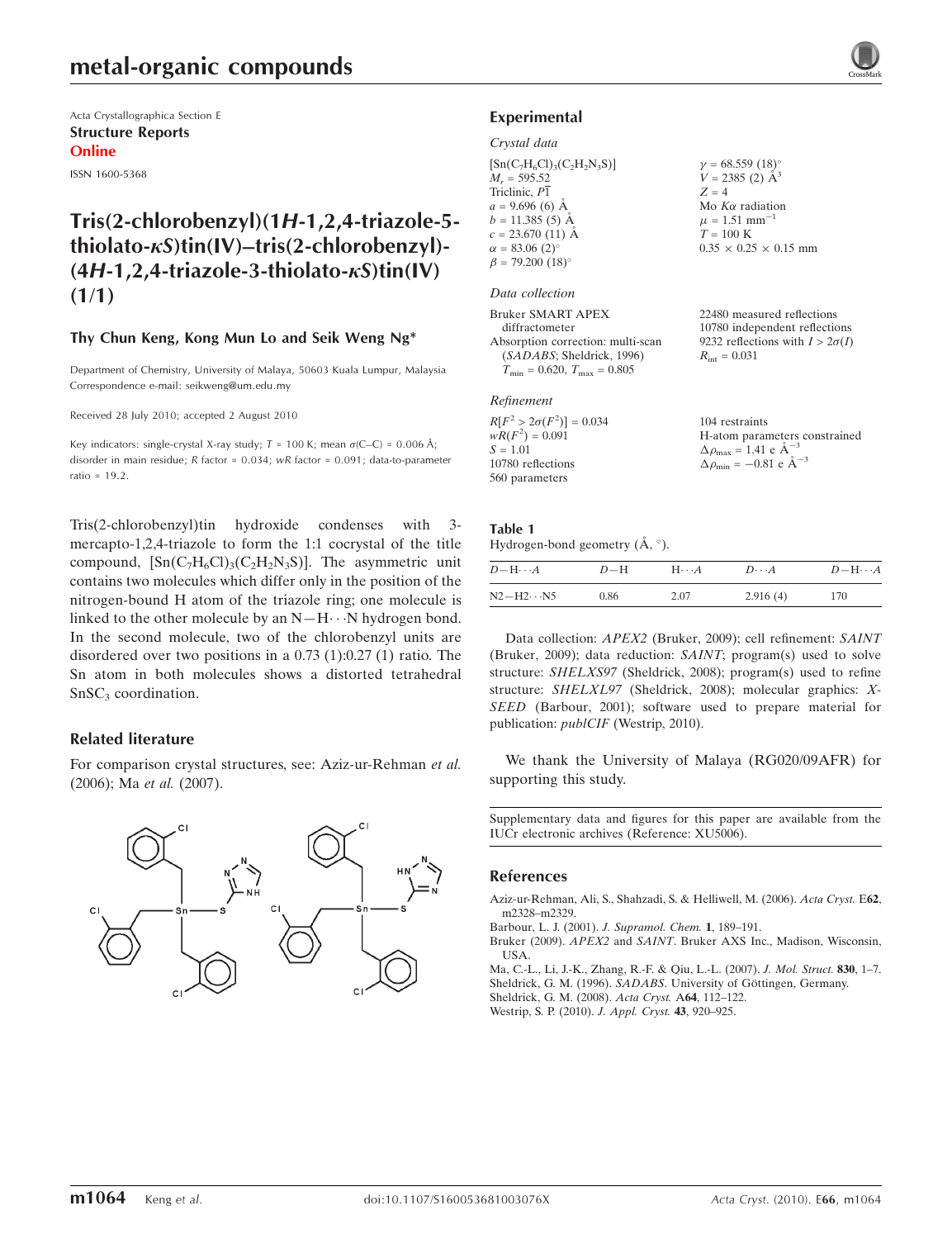# **supporting information**

# *Acta Cryst.* (2010). E**66**, m1064 [https://doi.org/10.1107/S160053681003076X]

**Tris(2-chlorobenzyl)(1***H***-1,2,4-triazole-5-thiolato-***κS***)tin(IV)–tris(2-chlorobenzyl)(4***H***-1,2,4-triazole-3-thiolato-***κS***)tin(IV) (1/1)**

# **Thy Chun Keng, Kong Mun Lo and Seik Weng Ng**

# **S1. Comment**

Triorganotin(IV) derivatives of thiols generally exists as tetrahedral molecules because the sulfidelinkage lowers the Lewis acidity of tin; for 1,2,4-triazolyl-3-thiolates, however, the nitrogen sites sometimes engage in intermolecular coordination and polymeric compounds are generated. Among the triorganotin 1,2,4-triazolyl-3-thiolates, only carbonand nitrogen-substituted derivatives have been characterized by crystal structure analysis, *e.g.*, polymeric 4-methyl-1,2,4 triazole-3-thiolato)trimethyltin (Aziz-ur-Rehman *et al.*, 2006) and monomeric (4-methyl-5-trifluoromethyl-1,2,4 triazole-3-thiolato)triphenyltin (Ma *et al.*, 2007). 3-Mercapto-1,2,4-triazole itself has a nitrogen-bound hydrogen atom. It its condensation with tris(2-chlorobenzyl)tin hydroxide, the resulting product retains this hydrogen atom in the heterocyclic portion. The product is, in fact, a 1:1 co-crystal oftris(2-chlorobenzyl)(1,2,4-triazole-5-thiolato)tin(IV)–tris-(2-*χ*hlorobenzyl)(1,3,4-triazole-2-thiolato)tin (Scheme I). The two molecular components are isoelectronic but differ only in the position of the nitrogen-bound hydrogen atom of the triazolyl ring. The tin atom in the two molecules show tetrahedral coordination. The first component (Fig. 1) is linked to the second component (Fig. 2) by an N–H···N hydrogen bond.

# **S2. Experimental**

Tris(2-chlorobenzyl)tin hydroxide (0.5 g, 1 mmol) and 3-mercapto-1,2,4-triazole (0.1 g, 1 mmol) were dissolved in 50 m of ethanol. The solution was heated for 2 h. Colorless crystals separated from the filtered solution after several days.

# **S3. Refinement**

Carbon-bound H-atoms were placed in calculated positions (C–H 0.95 to 0.99 Å) and were included in the refinement in the riding model approximation, with *U*(H) set to 1.2*U*(C).

For the heterocyclic ring in the first independent molecule, the amino H-atom was placed on the N2 atom as both the N1 and N3 atoms were within 2.8 Å of their symmetry-generated equivalents. The N2 atom forms a hydrogen bond to the N5 atom of the other independent molecule. For the heterocylic ring in the second independent molecule, a hydrogen atom placed on the N4 atom would be too close to the H23 atom of another molecule. Since the N5 atom is already an acceptor site, the N6 atom would then be the protonated atom. The N–H distances were set to 0.86 Å; the temperature factors were tied to those of the parent atoms.

The positioning of the amino H-atoms gives rise to different names for the two molecular species.

For the second molecule, two chlorobenzyl substitutents are disordered; the occupancies of the two could not be separately refined, and were assumed to be identical. The aromatic ring were refined as rigid hexagons of 1.39 Å sides. The tin–carbon distances for each pair of Sn–C bonds were restrained to within 0.01 Å of each other. The carbon<sub>methylene</sub>– carbon<sub>phenylene</sub> distances were restrained to 1.50 $\pm$ 0.01 Å and the carbon–chlorine distances were restrained to 1.75 $\pm$ 0.01 Å.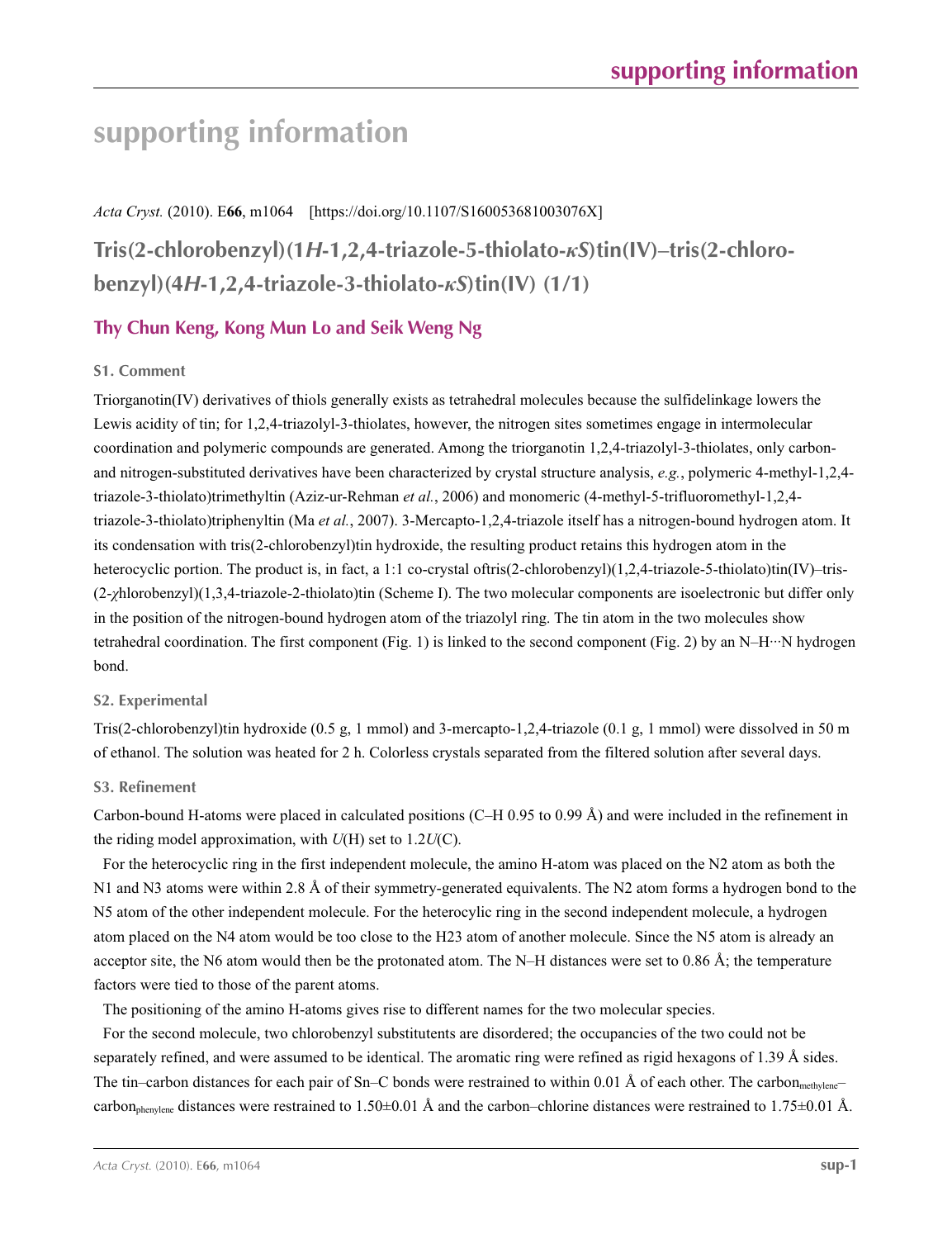The temperature factors of the primed atoms were set to those of the unprimed ones; the anisotropic temperature factors of the disordered carbon atoms were restrained to be nearly isotropic. The disorder refined to a 79:21 ratio.

The final difference Fourier map had a highest peak in the vicinity of C26.



**Figure 1**

Thermal ellipsoid plot (Barbour, 2001) tris(2-chlorobenzyl)(1,2,4-triazoleyl-5-thiolato)tin at the 70% probability level; hydrogen atoms are drawn as spheres of arbitrary radius.



# **Figure 2**

Thermal ellipsoid plot (Barbour, 2001) tris(2-chlorobenzyl)(1,3,4-triazole-2-thiolato)tin at the 70% probability level; hydrogen atoms are drawn as spheres of arbitrary radius.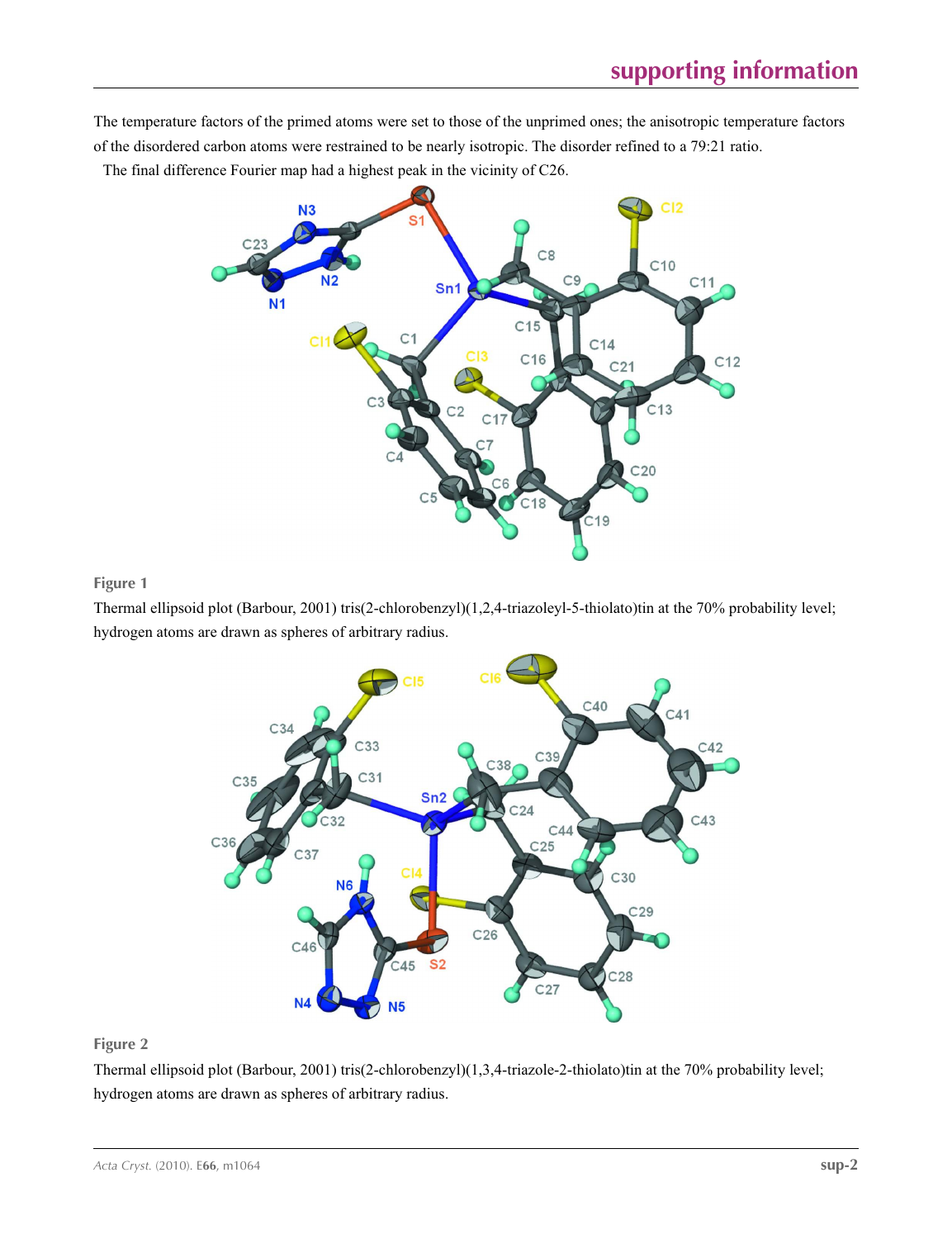**Tris(2-chlorobenzyl)(1***H***-1,2,4-triazole-5-thiolato-***κS***)tin(IV)– tris(2-chlorobenzyl)(4***H***-1,2,4-triazole-3-thiolato***κS***)tin(IV) (1/1)** 

### *Crystal data*

 $[Sn(C<sub>7</sub>H<sub>6</sub>Cl)<sub>3</sub>(C<sub>2</sub>H<sub>2</sub>N<sub>3</sub>S)]$  $M_r = 595.52$ Triclinic, *P*1 Hall symbol: -P 1  $a = 9.696(6)$  Å  $b = 11.385(5)$  Å  $c = 23.670(11)$  Å  $\alpha$  = 83.06 (2)<sup>o</sup>  $\beta$  = 79.200 (18)<sup>o</sup>  $γ = 68.559(18)°$  $V = 2385(2)$  Å<sup>3</sup>

### *Data collection*

| Bruker SMART APEX                        |
|------------------------------------------|
| diffractometer                           |
| Radiation source: fine-focus sealed tube |
| Graphite monochromator                   |
| $\omega$ scans                           |
| Absorption correction: multi-scan        |
| (SADABS; Sheldrick, 1996)                |
| $T_{\min}$ = 0.620, $T_{\max}$ = 0.805   |

*Refinement*

Refinement on *F*<sup>2</sup> Least-squares matrix: full *R*[ $F^2 > 2\sigma(F^2)$ ] = 0.034  $wR(F^2) = 0.091$  $S = 1.01$ 10780 reflections 560 parameters 104 restraints Primary atom site location: structure-invariant direct methods

 $Z = 4$  $F(000) = 1184$  $D_x = 1.658$  Mg m<sup>-3</sup> Mo *Kα* radiation,  $\lambda = 0.71073$  Å Cell parameters from 9913 reflections  $\theta$  = 2.2–28.3°  $\mu = 1.51$  mm<sup>-1</sup>  $T = 100 \text{ K}$ Polycrystals, colorless  $0.35 \times 0.25 \times 0.15$  mm

22480 measured reflections 10780 independent reflections 9232 reflections with  $I > 2\sigma(I)$  $R_{\text{int}} = 0.031$  $\theta_{\text{max}} = 27.5^{\circ}, \theta_{\text{min}} = 0.9^{\circ}$  $h = -12 \rightarrow 12$  $k = -14 \rightarrow 14$ *l* = −28→30

Secondary atom site location: difference Fourier map Hydrogen site location: inferred from neighbouring sites H-atom parameters constrained  $w = 1/[\sigma^2 (F_o^2) + (0.0391P)^2 + 3.8486P]$ where  $P = (F_o^2 + 2F_c^2)/3$  $(\Delta/\sigma)_{\text{max}} = 0.001$  $Δρ<sub>max</sub> = 1.41 e Å<sup>-3</sup>$  $\Delta\rho_{\text{min}} = -0.81$  e Å<sup>-3</sup>

*Fractional atomic coordinates and isotropic or equivalent isotropic displacement parameters (Å<sup>2</sup>)* 

|                 | $\mathcal{X}$ | v            | z           | $U_{\rm iso}*/U_{\rm eq}$ | Occ. (2) |
|-----------------|---------------|--------------|-------------|---------------------------|----------|
| Sn1             | 0.64284(2)    | 0.717035(18) | 0.636789(9) | 0.01646(6)                |          |
| Sn2             | 0.82300(2)    | 0.96070(2)   | 0.862329(9) | 0.02124(6)                |          |
| C <sub>11</sub> | 0.62336(10)   | 0.70680(8)   | 0.46944(4)  | 0.03049(18)               |          |
| Cl <sub>2</sub> | 0.33404(9)    | 0.65825(8)   | 0.75698(4)  | 0.03087(18)               |          |
| Cl <sub>3</sub> | 1.04011(8)    | 0.67040(7)   | 0.67373(4)  | 0.02481(16)               |          |
| Cl4             | 0.5643(5)     | 0.7542(3)    | 0.85926(18) | 0.0329(5)                 | 0.73(1)  |
| Cl4'            | 0.5454(17)    | 0.7760(9)    | 0.8523(6)   | 0.0329(5)                 | 0.27     |
| Cl <sub>5</sub> | 0.89631(14)   | 0.75253(11)  | 0.99446(4)  | 0.0507(3)                 |          |
| Cl6             | 0.7594(2)     | 1.12134(15)  | 1.00302(6)  | 0.0495(4)                 | 0.73(1)  |
| Cl6'            | 0.8829(6)     | 1.0551(4)    | 0.98374(18) | 0.0495(4)                 | 0.27     |
| S <sub>1</sub>  | 0.54143(8)    | 0.95007(7)   | 0.63370(3)  | 0.02102(15)               |          |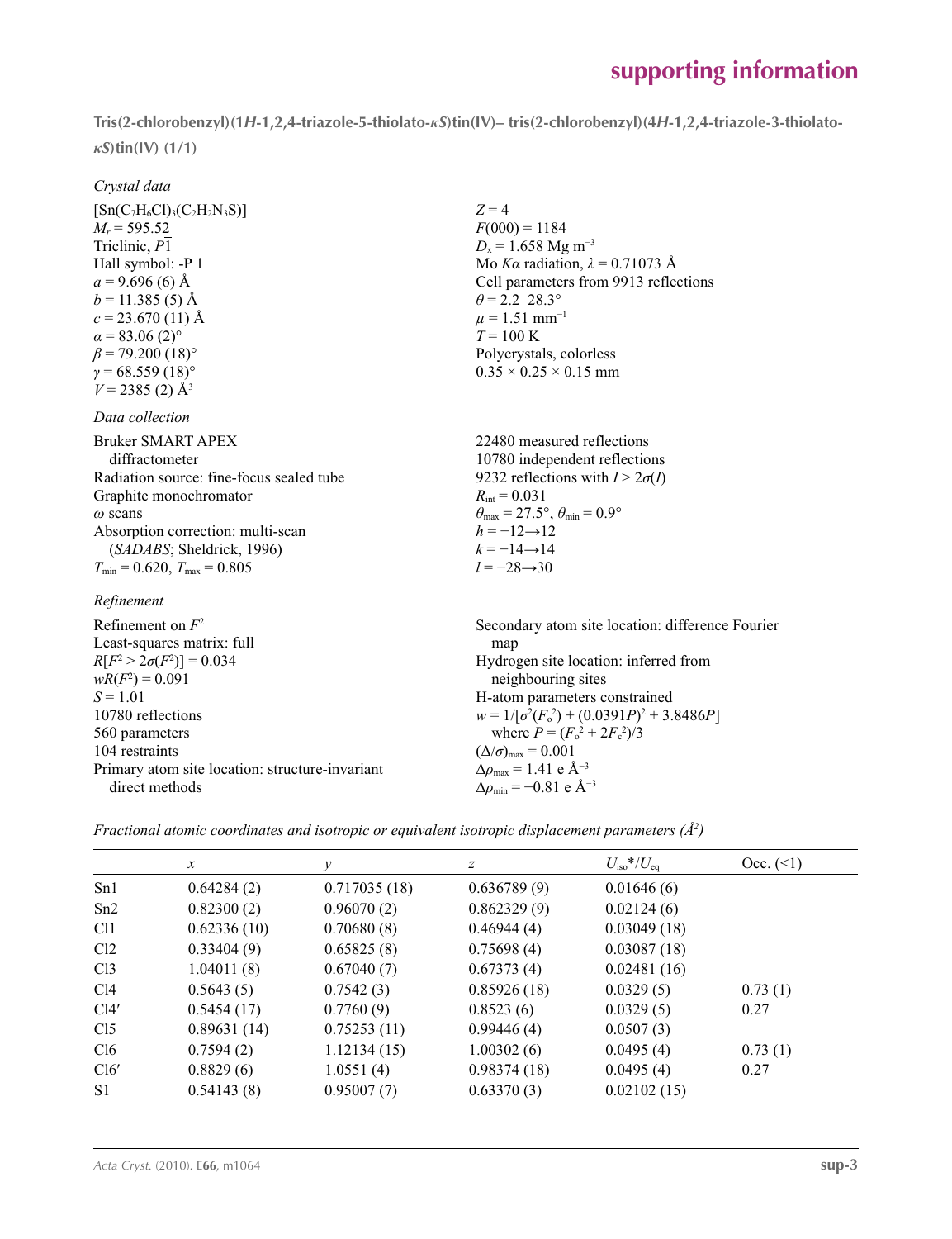| S <sub>2</sub>   | 0.75356(9) | 0.97103(9) | 0.76652(3)  | 0.02605(17) |
|------------------|------------|------------|-------------|-------------|
| N1               | 0.8550(3)  | 0.9981(2)  | 0.51761(11) | 0.0189(5)   |
| N <sub>2</sub>   | 0.7975(3)  | 0.9781(2)  | 0.57403(11) | 0.0175(5)   |
| H2               | 0.8399     | 0.9692     | 0.6039      | $0.021*$    |
| N <sub>3</sub>   | 0.6304(3)  | 0.9951(2)  | 0.51800(11) | 0.0185(5)   |
| N <sub>4</sub>   | 1.0966(3)  | 0.9713(3)  | 0.65034(11) | 0.0222(5)   |
| N <sub>5</sub>   | 0.9523(3)  | 0.9742(2)  | 0.66902(11) | 0.0193(5)   |
| N <sub>6</sub>   | 1.0439(3)  | 0.9690(2)  | 0.74744(11) | 0.0191(5)   |
| H <sub>6</sub>   | 1.0547     | 0.9679     | 0.7828      | $0.023*$    |
| C1               | 0.8193(3)  | 0.6591(3)  | 0.56364(13) | 0.0201(6)   |
| H1A              | 0.8068     | 0.7297     | 0.5339      | $0.024*$    |
| H1B              | 0.9180     | 0.6384     | 0.5760      | $0.024*$    |
| C2               | 0.8145(3)  | 0.5466(3)  | 0.53875(13) | 0.0193(6)   |
| C <sub>3</sub>   | 0.7299(3)  | 0.5566(3)  | 0.49549(14) | 0.0221(6)   |
| C <sub>4</sub>   | 0.7265(4)  | 0.4518(3)  | 0.47200(15) | 0.0258(7)   |
| H <sub>4</sub>   | 0.6698     | 0.4624     | 0.4419      | $0.031*$    |
| C <sub>5</sub>   | 0.8065(4)  | 0.3317(3)  | 0.49289(16) | 0.0285(7)   |
| H <sub>5</sub>   | 0.8041     | 0.2593     | 0.4775      | $0.034*$    |
| C6               | 0.8897(4)  | 0.3182(3)  | 0.53623(15) | 0.0268(7)   |
| H <sub>6</sub> A | 0.9438     | 0.2360     | 0.5510      | $0.032*$    |
| C7               | 0.8948(3)  | 0.4238(3)  | 0.55845(14) | 0.0227(6)   |
| H7               | 0.9542     | 0.4124     | 0.5877      | $0.027*$    |
| C8               | 0.4607(3)  | 0.6561(3)  | 0.62835(15) | 0.0225(6)   |
| H <sub>8</sub> A | 0.3640     | 0.7207     | 0.6434      | $0.027*$    |
| H8B              | 0.4611     | 0.6488     | 0.5871      | $0.027*$    |
| C9               | 0.4733(3)  | 0.5316(3)  | 0.66031(14) | 0.0212(6)   |
| C10              | 0.4184(3)  | 0.5209(3)  | 0.71877(15) | 0.0236(7)   |
| C11              | 0.4267(4)  | 0.4066(3)  | 0.74811(16) | 0.0287(7)   |
| H11              | 0.3848     | 0.4037     | 0.7877      | $0.034*$    |
| C12              | 0.4971(4)  | 0.2957(3)  | 0.71903(17) | 0.0317(8)   |
| H12              | 0.5040     | 0.2163     | 0.7386      | $0.038*$    |
| C13              | 0.5569(4)  | 0.3018(3)  | 0.66141(17) | 0.0300(8)   |
| H13              | 0.6071     | 0.2263     | 0.6415      | $0.036*$    |
| C14              | 0.5437(3)  | 0.4178(3)  | 0.63259(15) | 0.0246(7)   |
| H14              | 0.5836     | 0.4204     | 0.5928      | $0.029*$    |
| C15              | 0.7312(3)  | 0.6453(3)  | 0.71648(14) | 0.0225(6)   |
| H15A             | 0.7609     | 0.7092     | 0.7309      | $0.027*$    |
| H15B             | 0.6532     | 0.6274     | 0.7460      | $0.027*$    |
| C16              | 0.8643(3)  | 0.5269(3)  | 0.70591(13) | 0.0212(6)   |
| C17              | 1.0099(3)  | 0.5266(3)  | 0.68595(14) | 0.0213(6)   |
| C18              | 1.1331(4)  | 0.4161(3)  | 0.67527(15) | 0.0254(7)   |
| H18              | 1.2305     | 0.4194     | 0.6622      | $0.030*$    |
| C19              | 1.1113(4)  | 0.3010(3)  | 0.68398(16) | 0.0307(8)   |
| H19              | 1.1941     | 0.2246     | 0.6770      | $0.037*$    |
| C20              | 0.9681(4)  | 0.2977(3)  | 0.70295(16) | 0.0292(7)   |
| H20              | 0.9529     | 0.2189     | 0.7088      | $0.035*$    |
| C21              | 0.8477(4)  | 0.4085(3)  | 0.71337(14) | 0.0247(7)   |
| H21              | 0.7505     | 0.4044     | 0.7260      | $0.030*$    |
|                  |            |            |             |             |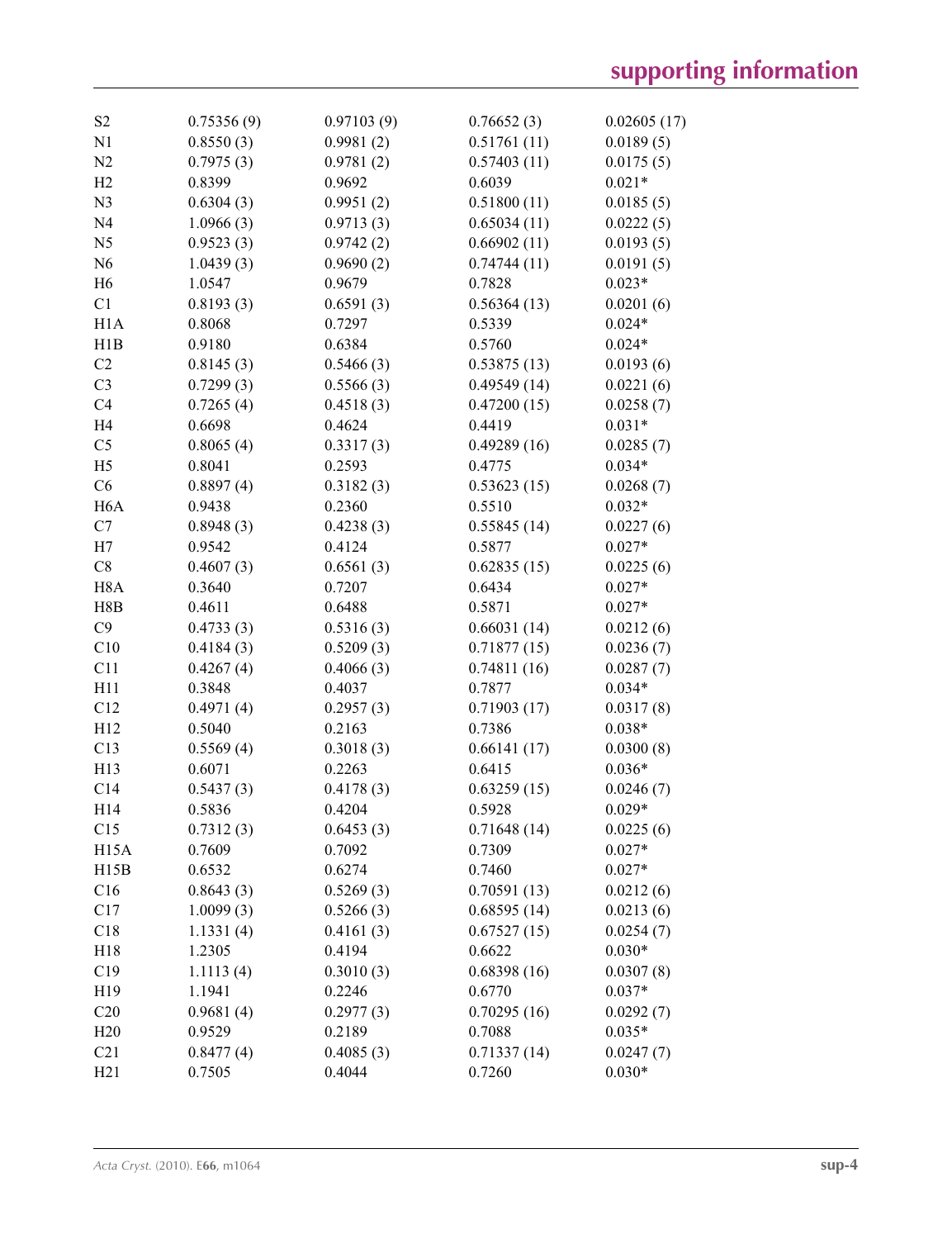| C22             | 0.6639(3)  | 0.9754(3)  | 0.57264(13) | 0.0160(5)  |         |
|-----------------|------------|------------|-------------|------------|---------|
| C <sub>23</sub> | 0.7537(3)  | 1.0078(3)  | 0.48527(13) | 0.0196(6)  |         |
| H23             | 0.7663     | 1.0218     | 0.4445      | $0.024*$   |         |
| C <sub>24</sub> | 0.6163(7)  | 0.955(2)   | 0.9154(3)   | 0.023(2)   | 0.73(1) |
| H24A            | 0.6316     | 0.8675     | 0.9309      | $0.028*$   | 0.73(1) |
| H24B            | 0.5933     | 1.0084     | 0.9486      | $0.028*$   | 0.73(1) |
| C <sub>25</sub> | 0.4840(10) | 1.0009(6)  | 0.8834(5)   | 0.0233(10) | 0.73(1) |
| C <sub>26</sub> | 0.4562(9)  | 0.9136(4)  | 0.8551(5)   | 0.0232(9)  | 0.73(1) |
| C27             | 0.3408(7)  | 0.9537(3)  | 0.8223(3)   | 0.0251(10) | 0.73(1) |
| H27             | 0.3218     | 0.8940     | 0.8029      | $0.030*$   | 0.73(1) |
| C28             | 0.2531(5)  | 1.0810(4)  | 0.8177(2)   | 0.0253(11) | 0.73(1) |
| H <sub>28</sub> | 0.1741     | 1.1084     | 0.7953      | $0.030*$   | 0.73(1) |
| C29             | 0.2808(6)  | 1.1683(3)  | 0.8460(3)   | 0.0342(13) | 0.73(1) |
| H <sub>29</sub> | 0.2209     | 1.2553     | 0.8429      | $0.041*$   | 0.73(1) |
| C30             | 0.3963(9)  | 1.1282(5)  | 0.8788(4)   | 0.0297(11) | 0.73(1) |
| H30             | 0.4153     | 1.1879     | 0.8982      | $0.036*$   | 0.73(1) |
| C24'            | 0.6154(19) | 0.969(6)   | 0.9188(9)   | 0.023(2)   | 0.27    |
| H24C            | 0.6250     | 0.8847     | 0.9375      | $0.028*$   | 0.27(1) |
| H24D            | 0.5946     | 1.0286     | 0.9493      | $0.028*$   | 0.27(1) |
| C25'            | 0.489(3)   | 1.0132(19) | 0.8843(15)  | 0.0233(10) | 0.27    |
| C26'            | 0.448(3)   | 0.9380(11) | 0.8533(14)  | 0.0232(9)  | 0.27    |
| C27'            | 0.325(2)   | 0.9913(12) | 0.8246(10)  | 0.0251(10) | 0.27    |
| H27'            | 0.2972     | 0.9400     | 0.8034      | $0.030*$   | 0.27(1) |
| C28'            | 0.2423(17) | 1.1199(13) | 0.8269(7)   | 0.0253(11) | 0.27    |
| H28'            | 0.1580     | 1.1563     | 0.8073      | $0.030*$   | 0.27(1) |
| C29'            | 0.283(2)   | 1.1950(10) | 0.8579(8)   | 0.0342(13) | 0.27    |
| H29'            | 0.2264     | 1.2829     | 0.8595      | $0.041*$   | 0.27(1) |
| C30'            | 0.406(3)   | 1.1417(18) | 0.8866(12)  | 0.0297(11) | 0.27    |
| H30'            | 0.4339     | 1.1931     | 0.9077      | $0.036*$   | 0.27(1) |
| C31             | 1.0163(4)  | 0.7921(4)  | 0.86879(17) | 0.0355(8)  |         |
| H31A            | 1.0840     | 0.7805     | 0.8314      | $0.043*$   |         |
| H31B            | 1.0716     | 0.8012     | 0.8982      | $0.043*$   |         |
| C32             | 0.9715(4)  | 0.6791(3)  | 0.88492(15) | 0.0281(7)  |         |
| C33             | 0.9136(4)  | 0.6515(4)  | 0.94113(16) | 0.0309(8)  |         |
| C34             | 0.8664(5)  | 0.5499(5)  | 0.9566(2)   | 0.0546(14) |         |
| H <sub>34</sub> | 0.8277     | 0.5334     | 0.9954      | $0.066*$   |         |
| C35             | 0.8772(7)  | 0.4727(5)  | 0.9137(3)   | 0.075(2)   |         |
| H35             | 0.8465     | 0.4015     | 0.9231      | $0.090*$   |         |
| C36             | 0.9321(7)  | 0.4986(4)  | 0.8574(3)   | 0.0683(18) |         |
| H <sub>36</sub> | 0.9370     | 0.4462     | 0.8282      | $0.082*$   |         |
| C37             | 0.9799(5)  | 0.5996(4)  | 0.84321(19) | 0.0441(10) |         |
| H37             | 1.0193     | 0.6153     | 0.8043      | $0.053*$   |         |
| C38             | 0.8610(11) | 1.1337(7)  | 0.8715(5)   | 0.038(2)   | 0.73(1) |
| H38A            | 0.9382     | 1.1147     | 0.8967      | $0.046*$   | 0.73(1) |
| <b>H38B</b>     | 0.9007     | 1.1640     | 0.8332      | $0.046*$   | 0.73(1) |
| C39             | 0.7219(3)  | 1.2377(3)  | 0.89641(13) | 0.0305(10) | 0.73(1) |
| C40             | 0.6696(4)  | 1.2378(3)  | 0.95525(12) | 0.0314(11) | 0.73(1) |
| C <sub>41</sub> | 0.5421(4)  | 1.3355(3)  | 0.97739(11) | 0.0455(14) | 0.73(1) |
|                 |            |            |             |            |         |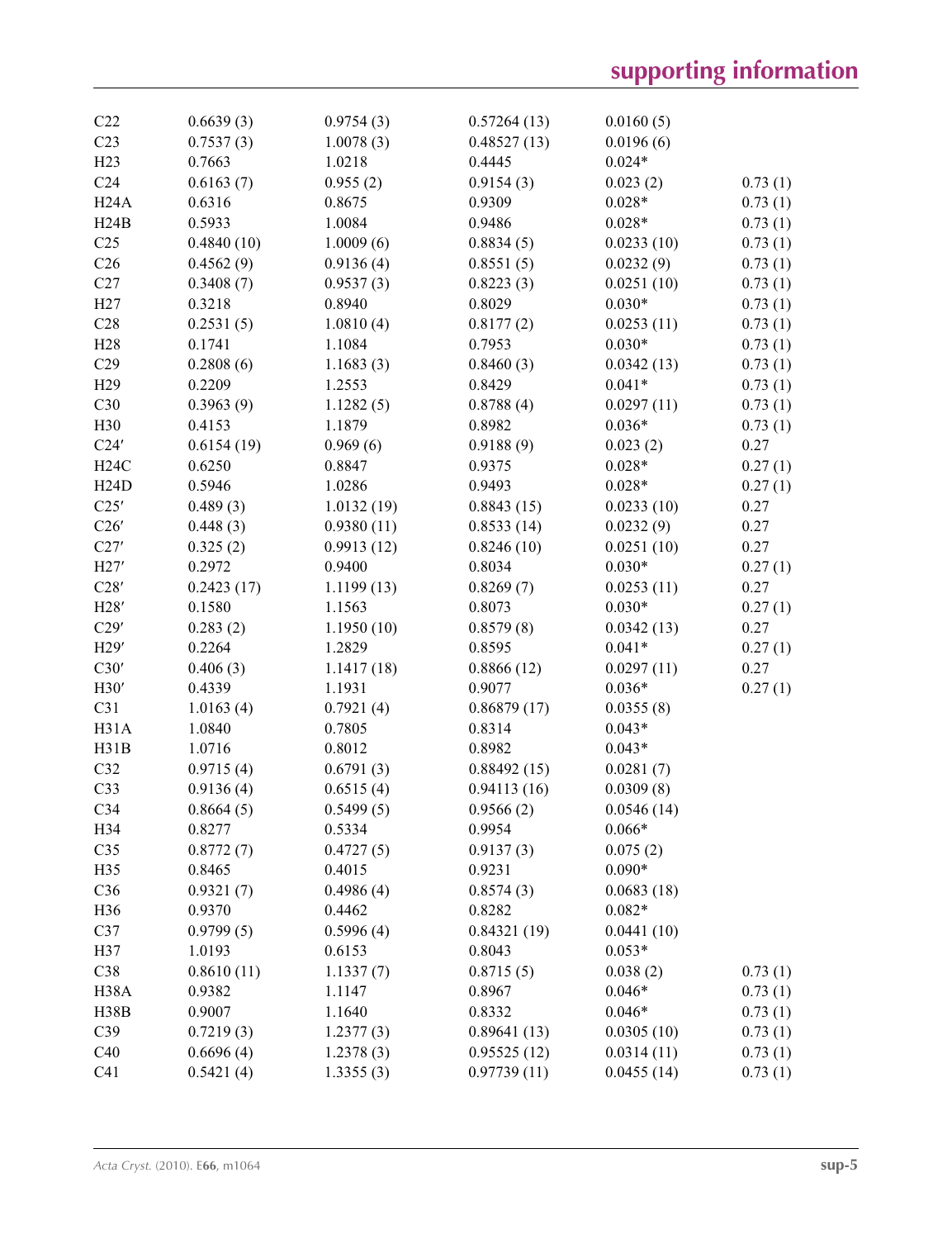| H41  | 0.5064     | 1.3355     | 1.0176      | $0.055*$   | 0.73(1) |
|------|------------|------------|-------------|------------|---------|
| C42  | 0.4669(4)  | 1.4330(3)  | 0.94069(16) | 0.0513(16) | 0.73(1) |
| H42  | 0.3798     | 1.4998     | 0.9558      | $0.062*$   | 0.73(1) |
| C43  | 0.5192(4)  | 1.4329(3)  | 0.88185(15) | 0.0451(13) | 0.73(1) |
| H43  | 0.4678     | 1.4996     | 0.8568      | $0.054*$   | 0.73(1) |
| C44  | 0.6467(4)  | 1.3353(3)  | 0.85971(10) | 0.0289(10) | 0.73(1) |
| H44  | 0.6824     | 1.3352     | 0.8195      | $0.035*$   | 0.73(1) |
| C38' | 0.863(3)   | 1.137(2)   | 0.8598(17)  | 0.038(2)   | 0.27    |
| H38C | 0.9621     | 1.1216     | 0.8704      | $0.046*$   | 0.27(1) |
| H38D | 0.8597     | 1.1789     | 0.8205      | $0.046*$   | 0.27(1) |
| C39' | 0.7410(11) | 1.2202(10) | 0.9021(4)   | 0.0305(10) | 0.27    |
| C40' | 0.7423(10) | 1.1869(8)  | 0.9605(4)   | 0.0314(11) | 0.27    |
| C41' | 0.6279(13) | 1.2578(10) | 1.0009(3)   | 0.0455(14) | 0.27    |
| H41' | 0.6287     | 1.2350     | 1.0408      | $0.055*$   | 0.27(1) |
| C42' | 0.5121(11) | 1.3620(10) | 0.9829(4)   | 0.0513(16) | 0.27    |
| H42' | 0.4339     | 1.4104     | 1.0105      | $0.062*$   | 0.27(1) |
| C43' | 0.5108(11) | 1.3953(9)  | 0.9245(5)   | 0.0451(13) | 0.27    |
| H43' | 0.4317     | 1.4665     | 0.9122      | $0.054*$   | 0.27(1) |
| C44' | 0.6253(13) | 1.3244(10) | 0.8841(3)   | 0.0289(10) | 0.27    |
| H44' | 0.6244     | 1.3472     | 0.8441      | $0.035*$   | 0.27(1) |
| C45  | 0.9244(3)  | 0.9717(3)  | 0.72669(13) | 0.0188(6)  |         |
| C46  | 1.1446(3)  | 0.9682(3)  | 0.69898(13) | 0.0203(6)  |         |
| H46  | 1.2430     | 0.9656     | 0.7002      | $0.024*$   |         |
|      |            |            |             |            |         |

*Atomic displacement parameters (Å2 )*

|                 | $U^{11}$    | $U^{22}$    | $U^{33}$    | $U^{12}$      | $U^{13}$      | $U^{23}$      |
|-----------------|-------------|-------------|-------------|---------------|---------------|---------------|
| Sn1             | 0.01163(10) | 0.01449(10) | 0.02346(11) | $-0.00542(8)$ | $-0.00056(7)$ | $-0.00253(7)$ |
| Sn2             | 0.01800(11) | 0.02336(12) | 0.02437(12) | $-0.00923(9)$ | $-0.00485(8)$ | $-0.00019(8)$ |
| C11             | 0.0314(4)   | 0.0200(4)   | 0.0403(5)   | $-0.0047(3)$  | $-0.0153(4)$  | $-0.0016(3)$  |
| Cl2             | 0.0206(4)   | 0.0294(4)   | 0.0421(5)   | $-0.0091(3)$  | 0.0041(3)     | $-0.0138(4)$  |
| Cl <sub>3</sub> | 0.0204(4)   | 0.0200(4)   | 0.0366(4)   | $-0.0100(3)$  | $-0.0051(3)$  | $-0.0006(3)$  |
| C14             | 0.0486(15)  | 0.0211(13)  | 0.0303(13)  | $-0.0117(11)$ | $-0.0123(8)$  | 0.0018(9)     |
| Cl4'            | 0.0486(15)  | 0.0211(13)  | 0.0303(13)  | $-0.0117(11)$ | $-0.0123(8)$  | 0.0018(9)     |
| Cl <sub>5</sub> | 0.0627(7)   | 0.0537(7)   | 0.0326(5)   | $-0.0101(5)$  | $-0.0222(5)$  | $-0.0013(4)$  |
| C16             | 0.0773(10)  | 0.0460(8)   | 0.0423(8)   | $-0.0346(8)$  | $-0.0306(7)$  | 0.0080(6)     |
| Cl6'            | 0.0773(10)  | 0.0460(8)   | 0.0423(8)   | $-0.0346(8)$  | $-0.0306(7)$  | 0.0080(6)     |
| S1              | 0.0170(3)   | 0.0154(3)   | 0.0278(4)   | $-0.0055(3)$  | 0.0039(3)     | $-0.0023(3)$  |
| S <sub>2</sub>  | 0.0184(4)   | 0.0399(5)   | 0.0237(4)   | $-0.0159(3)$  | $-0.0053(3)$  | 0.0054(3)     |
| N1              | 0.0157(12)  | 0.0193(13)  | 0.0227(13)  | $-0.0082(10)$ | $-0.0029(10)$ | 0.0010(10)    |
| N <sub>2</sub>  | 0.0150(12)  | 0.0202(13)  | 0.0197(12)  | $-0.0079(10)$ | $-0.0057(9)$  | 0.0004(10)    |
| N <sub>3</sub>  | 0.0166(12)  | 0.0160(12)  | 0.0238(13)  | $-0.0063(10)$ | $-0.0056(10)$ | 0.0010(10)    |
| N <sub>4</sub>  | 0.0186(13)  | 0.0233(14)  | 0.0240(13)  | $-0.0076(11)$ | $-0.0018(10)$ | $-0.0005(11)$ |
| N <sub>5</sub>  | 0.0171(12)  | 0.0220(13)  | 0.0209(13)  | $-0.0094(10)$ | $-0.0034(10)$ | $-0.0001(10)$ |
| N <sub>6</sub>  | 0.0180(12)  | 0.0207(13)  | 0.0194(12)  | $-0.0074(10)$ | $-0.0048(10)$ | 0.0006(10)    |
| C1              | 0.0141(13)  | 0.0236(15)  | 0.0231(15)  | $-0.0086(12)$ | 0.0025(11)    | $-0.0054(12)$ |
| C <sub>2</sub>  | 0.0118(13)  | 0.0190(15)  | 0.0262(15)  | $-0.0056(11)$ | 0.0028(11)    | $-0.0061(12)$ |
| C <sub>3</sub>  | 0.0164(14)  | 0.0185(15)  | 0.0287(16)  | $-0.0036(12)$ | $-0.0018(12)$ | $-0.0019(12)$ |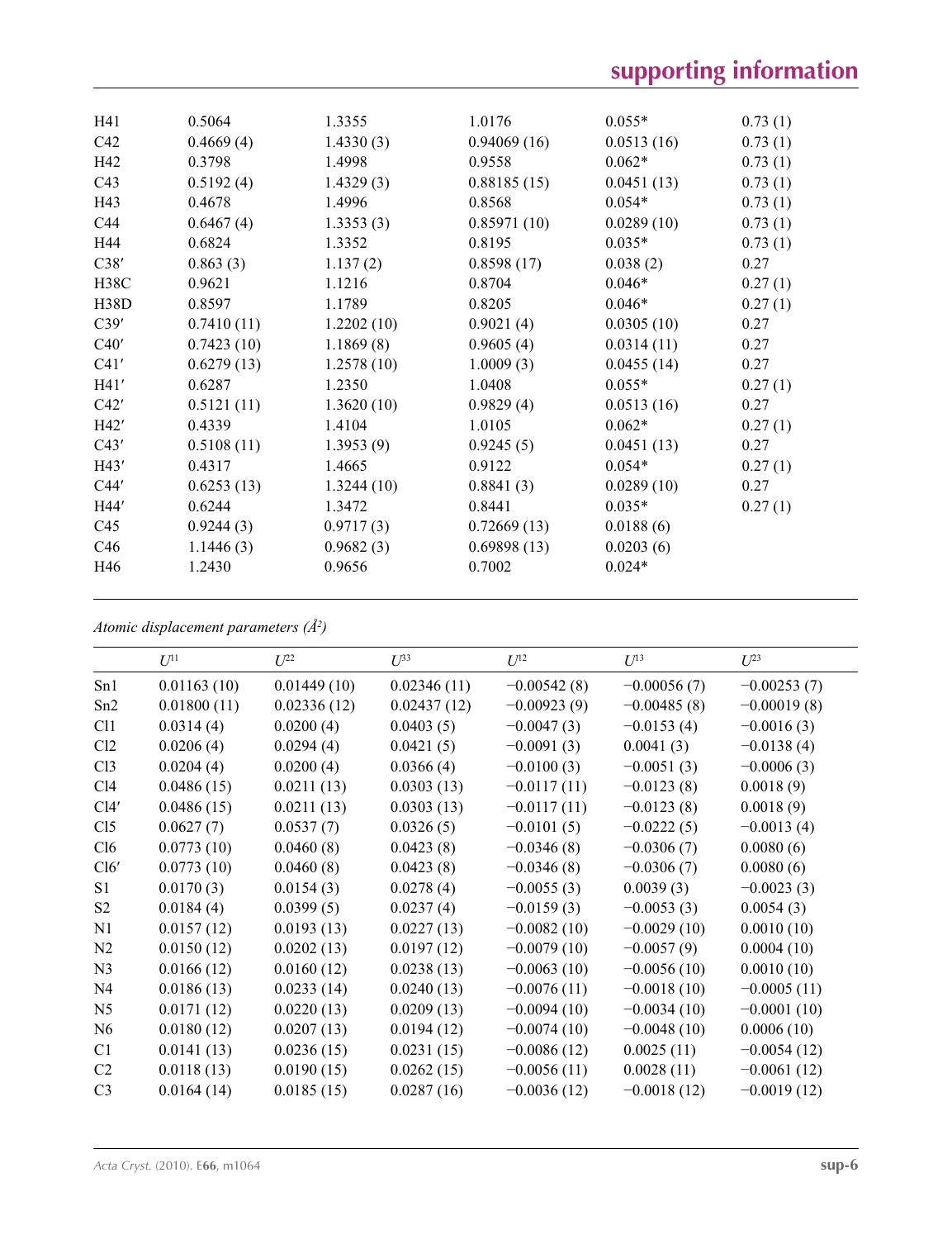| C4              | 0.0245(16) | 0.0232(16) | 0.0321(18) | $-0.0094(14)$ | $-0.0043(13)$ | $-0.0077(13)$ |
|-----------------|------------|------------|------------|---------------|---------------|---------------|
| C <sub>5</sub>  | 0.0268(17) | 0.0204(16) | 0.0389(19) | $-0.0113(14)$ | 0.0041(14)    | $-0.0091(14)$ |
| C6              | 0.0177(15) | 0.0185(15) | 0.0381(19) | $-0.0026(12)$ | 0.0038(13)    | $-0.0030(13)$ |
| C7              | 0.0149(14) | 0.0228(16) | 0.0273(16) | $-0.0048(12)$ | 0.0023(12)    | $-0.0040(13)$ |
| C8              | 0.0128(14) | 0.0195(15) | 0.0379(18) | $-0.0084(12)$ | $-0.0041(12)$ | $-0.0025(13)$ |
| C9              | 0.0109(13) | 0.0173(14) | 0.0369(18) | $-0.0060(11)$ | $-0.0030(12)$ | $-0.0050(13)$ |
| C10             | 0.0122(13) | 0.0195(15) | 0.0388(18) | $-0.0051(12)$ | $-0.0004(12)$ | $-0.0076(13)$ |
| C11             | 0.0223(16) | 0.0274(17) | 0.0395(19) | $-0.0135(14)$ | $-0.0051(14)$ | 0.0022(15)    |
| C12             | 0.0230(17) | 0.0204(16) | 0.054(2)   | $-0.0091(14)$ | $-0.0120(15)$ | 0.0055(15)    |
| C13             | 0.0160(15) | 0.0170(15) | 0.057(2)   | $-0.0032(13)$ | $-0.0052(15)$ | $-0.0094(15)$ |
| C14             | 0.0130(14) | 0.0226(16) | 0.0385(18) | $-0.0064(12)$ | $-0.0019(12)$ | $-0.0057(14)$ |
| C15             | 0.0186(15) | 0.0229(16) | 0.0248(16) | $-0.0067(13)$ | $-0.0005(12)$ | $-0.0032(12)$ |
| C16             | 0.0201(15) | 0.0225(16) | 0.0221(15) | $-0.0089(13)$ | $-0.0053(12)$ | 0.0023(12)    |
| C17             | 0.0192(15) | 0.0175(15) | 0.0281(16) | $-0.0069(12)$ | $-0.0058(12)$ | 0.0002(12)    |
| C18             | 0.0148(14) | 0.0231(16) | 0.0362(18) | $-0.0040(13)$ | $-0.0070(13)$ | 0.0020(13)    |
| C19             | 0.0225(17) | 0.0190(16) | 0.044(2)   | 0.0007(13)    | $-0.0085(14)$ | 0.0031(14)    |
| C20             | 0.0308(18) | 0.0195(16) | 0.0377(19) | $-0.0102(14)$ | $-0.0086(15)$ | 0.0068(14)    |
| C <sub>21</sub> | 0.0203(15) | 0.0245(16) | 0.0304(17) | $-0.0104(13)$ | $-0.0053(13)$ | 0.0048(13)    |
| C22             | 0.0122(13) | 0.0126(13) | 0.0227(14) | $-0.0038(11)$ | $-0.0020(11)$ | $-0.0017(11)$ |
| C <sub>23</sub> | 0.0179(14) | 0.0171(14) | 0.0226(15) | $-0.0051(12)$ | $-0.0035(11)$ | 0.0011(11)    |
| C <sub>24</sub> | 0.0267(16) | 0.028(5)   | 0.0201(18) | $-0.0167(16)$ | $-0.0017(13)$ | $-0.005(2)$   |
| C <sub>25</sub> | 0.0197(16) | 0.034(2)   | 0.0220(16) | $-0.0179(17)$ | 0.0001(12)    | $-0.0017(18)$ |
| C <sub>26</sub> | 0.0288(19) | 0.021(2)   | 0.0219(17) | $-0.014(2)$   | $-0.0002(14)$ | 0.001(3)      |
| C27             | 0.029(2)   | 0.028(3)   | 0.0266(19) | $-0.019(3)$   | $-0.0029(17)$ | $-0.007(3)$   |
| C28             | 0.0201(18) | 0.028(3)   | 0.031(3)   | $-0.010(2)$   | $-0.0047(17)$ | $-0.010(2)$   |
| C29             | 0.0265(19) | 0.028(3)   | 0.051(4)   | $-0.011(2)$   | $-0.005(2)$   | $-0.012(2)$   |
| C30             | 0.019(2)   | 0.037(2)   | 0.039(3)   | $-0.0146(18)$ | $-0.0045(17)$ | $-0.008(2)$   |
| C24'            | 0.0267(16) | 0.028(5)   | 0.0201(18) | $-0.0167(16)$ | $-0.0017(13)$ | $-0.005(2)$   |
| C25'            | 0.0197(16) | 0.034(2)   | 0.0220(16) | $-0.0179(17)$ | 0.0001(12)    | $-0.0017(18)$ |
| C26'            | 0.0288(19) | 0.021(2)   | 0.0219(17) | $-0.014(2)$   | $-0.0002(14)$ | 0.001(3)      |
| C27'            | 0.029(2)   | 0.028(3)   | 0.0266(19) | $-0.019(3)$   | $-0.0029(17)$ | $-0.007(3)$   |
| C28'            | 0.0201(18) | 0.028(3)   | 0.031(3)   | $-0.010(2)$   | $-0.0047(17)$ | $-0.010(2)$   |
| C29'            | 0.0265(19) | 0.028(3)   | 0.051(4)   | $-0.011(2)$   | $-0.005(2)$   | $-0.012(2)$   |
| C30'            | 0.019(2)   | 0.037(2)   | 0.039(3)   | $-0.0146(18)$ | $-0.0045(17)$ | $-0.008(2)$   |
| C31             | 0.0222(17) | 0.034(2)   | 0.043(2)   | $-0.0055(15)$ | $-0.0066(15)$ | 0.0122(16)    |
| C32             | 0.0248(17) | 0.0248(17) | 0.0314(18) | $-0.0021(14)$ | $-0.0132(14)$ | 0.0036(14)    |
| C <sub>33</sub> | 0.0321(19) | 0.0328(19) | 0.0324(18) | $-0.0138(16)$ | $-0.0168(15)$ | 0.0074(15)    |
| C <sub>34</sub> | 0.052(3)   | 0.062(3)   | 0.066(3)   | $-0.039(2)$   | $-0.038(2)$   | 0.039(2)      |
| C <sub>35</sub> | 0.085(4)   | 0.037(3)   | 0.135(6)   | $-0.038(3)$   | $-0.087(4)$   | 0.033(3)      |
| C36             | 0.087(4)   | 0.031(2)   | 0.099(4)   | $-0.005(2)$   | $-0.074(4)$   | $-0.005(3)$   |
| C37             | 0.044(2)   | 0.034(2)   | 0.044(2)   | 0.0098(18)    | $-0.0240(19)$ | $-0.0100(17)$ |
| C38             | 0.038(2)   | 0.039(2)   | 0.045(5)   | $-0.0258(19)$ | 0.009(3)      | $-0.015(2)$   |
| C39             | 0.034(2)   | 0.034(2)   | 0.033(2)   | $-0.0213(19)$ | $-0.0053(17)$ | $-0.0086(17)$ |
| C40             | 0.039(3)   | 0.030(3)   | 0.033(2)   | $-0.019(2)$   | $-0.006(2)$   | $-0.009(2)$   |
| C <sub>41</sub> | 0.058(4)   | 0.040(3)   | 0.043(3)   | $-0.026(3)$   | 0.008(2)      | $-0.017(2)$   |
| C42             | 0.054(4)   | 0.046(3)   | 0.058(4)   | $-0.021(3)$   | $-0.001(3)$   | $-0.021(3)$   |
| C43             | 0.052(3)   | 0.039(3)   | 0.057(3)   | $-0.023(3)$   | $-0.024(3)$   | $-0.001(2)$   |
| C44             | 0.048(3)   | 0.036(2)   | 0.013(2)   | $-0.028(2)$   | $-0.006(2)$   | 0.003(2)      |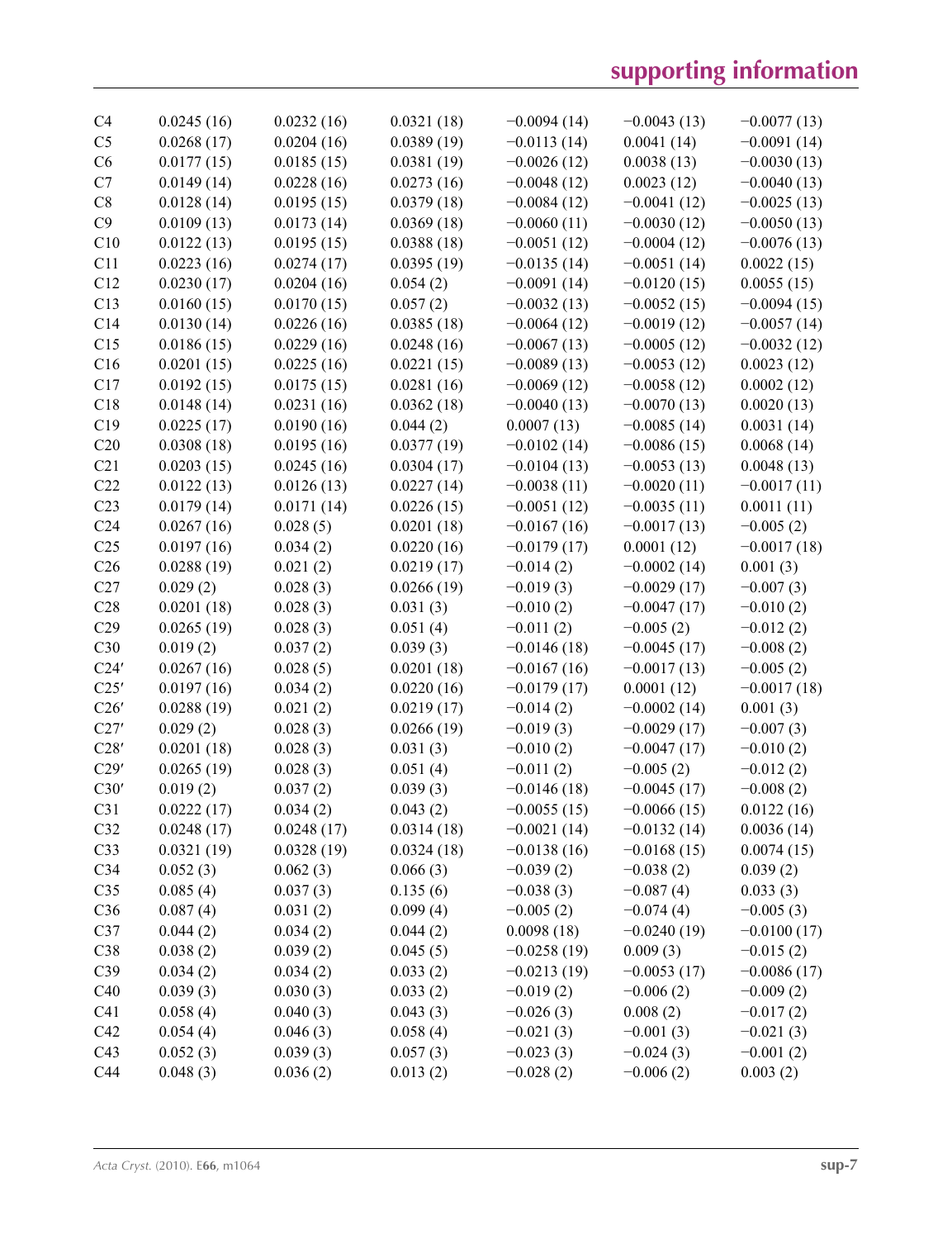# **supporting information**

| C38'            | 0.038(2)   | 0.039(2)   | 0.045(5)   | $-0.0258(19)$ | 0.009(3)      | $-0.015(2)$   |
|-----------------|------------|------------|------------|---------------|---------------|---------------|
| C39'            | 0.034(2)   | 0.034(2)   | 0.033(2)   | $-0.0213(19)$ | $-0.0053(17)$ | $-0.0086(17)$ |
| C40'            | 0.039(3)   | 0.030(3)   | 0.033(2)   | $-0.019(2)$   | $-0.006(2)$   | $-0.009(2)$   |
| C41'            | 0.058(4)   | 0.040(3)   | 0.043(3)   | $-0.026(3)$   | 0.008(2)      | $-0.017(2)$   |
| C42'            | 0.054(4)   | 0.046(3)   | 0.058(4)   | $-0.021(3)$   | $-0.001(3)$   | $-0.021(3)$   |
| C43'            | 0.052(3)   | 0.039(3)   | 0.057(3)   | $-0.023(3)$   | $-0.024(3)$   | $-0.001(2)$   |
| C44'            | 0.048(3)   | 0.036(2)   | 0.013(2)   | $-0.028(2)$   | $-0.006(2)$   | 0.003(2)      |
| C45             | 0.0167(14) | 0.0158(14) | 0.0241(15) | $-0.0062(11)$ | $-0.0045(11)$ | 0.0020(11)    |
| C <sub>46</sub> | 0.0145(14) | 0.0185(15) | 0.0254(16) | $-0.0037(12)$ | $-0.0019(11)$ | $-0.0012(12)$ |

*Geometric parameters (Å, º)*

| $Sn1-C15$         | 2.163(3)   | $C20 - H20$     | 0.9500    |
|-------------------|------------|-----------------|-----------|
| $Sn1-C1$          | 2.168(3)   | $C21 - H21$     | 0.9500    |
| $Sn1-C8$          | 2.168(3)   | $C23 - H23$     | 0.9500    |
| $Sn1 - S1$        | 2.4667(14) | $C24-C25$       | 1.508(5)  |
| $Sn2-C31$         | 2.151(4)   | $C24 - H24A$    | 0.9900    |
| $Sn2-C38$         | 2.174(5)   | $C24 - H24B$    | 0.9900    |
| $Sn2-C38'$        | 2.174(8)   | $C25-C26$       | 1.3900    |
| $Sn2-C24'$        | 2.174(8)   | $C25-C30$       | 1.3900    |
| $Sn2-C24$         | 2.174(4)   | $C26-C27$       | 1.3900    |
| $Sn2-S2$          | 2.4617(13) | $C27 - C28$     | 1.3900    |
| $Cl1-C3$          | 1.751(3)   | $C27 - H27$     | 0.9500    |
| $Cl2-C10$         | 1.749(3)   | $C28 - C29$     | 1.3900    |
| $Cl3-C17$         | 1.748(3)   | $C28 - H28$     | 0.9500    |
| $Cl4-C26$         | 1.734(3)   | $C29 - C30$     | 1.3900    |
| $Cl4'$ -C26'      | 1.738(9)   | $C29 - H29$     | 0.9500    |
| $C15-C33$         | 1.754(4)   | C30-H30         | 0.9500    |
| $Cl6-C40$         | 1.720(3)   | $C24'$ - $C25'$ | 1.501(10) |
| $Cl6'$ -C40'      | 1.732(7)   | C24'-H24C       | 0.9900    |
| $Cl6'$ - $Cl6'^i$ | 2.379(9)   | C24'-H24D       | 0.9900    |
| $S1 - C22$        | 1.757(3)   | $C25'$ - $C26'$ | 1.3900    |
| $S2 - C45$        | 1.748(3)   | $C25'$ - $C30'$ | 1.3900    |
| $N1 - C23$        | 1.321(4)   | $C26'$ - $C27'$ | 1.3900    |
| $N1 - N2$         | 1.374(3)   | $C27'$ - $C28'$ | 1.3900    |
| $N2 - C22$        | 1.314(4)   | C27'-H27'       | 0.9500    |
| $N2-H2$           | 0.8600     | $C28'$ - $C29'$ | 1.3900    |
| $N3 - C23$        | 1.343(4)   | C28'-H28'       | 0.9500    |
| $N3 - C22$        | 1.365(4)   | $C29'$ - $C30'$ | 1.3900    |
| $N4 - C46$        | 1.312(4)   | C29'-H29'       | 0.9500    |
| $N4 - N5$         | 1.376(4)   | C30'-H30'       | 0.9500    |
| $N5 - C45$        | 1.340(4)   | $C31 - C32$     | 1.489(5)  |
| $N6 - C45$        | 1.329(4)   | $C31 - H31A$    | 0.9900    |
| $N6 - C46$        | 1.359(4)   | $C31 - H31B$    | 0.9900    |
| $N6 - H6$         | 0.8600     | $C32-C37$       | 1.391(5)  |
| $C1-C2$           | 1.493(4)   | $C32-C33$       | 1.390(5)  |
| $Cl-H1A$          | 0.9900     | $C33-C34$       | 1.379(5)  |
| $Cl$ -H1B         | 0.9900     | $C34 - C35$     | 1.387(8)  |
|                   |            |                 |           |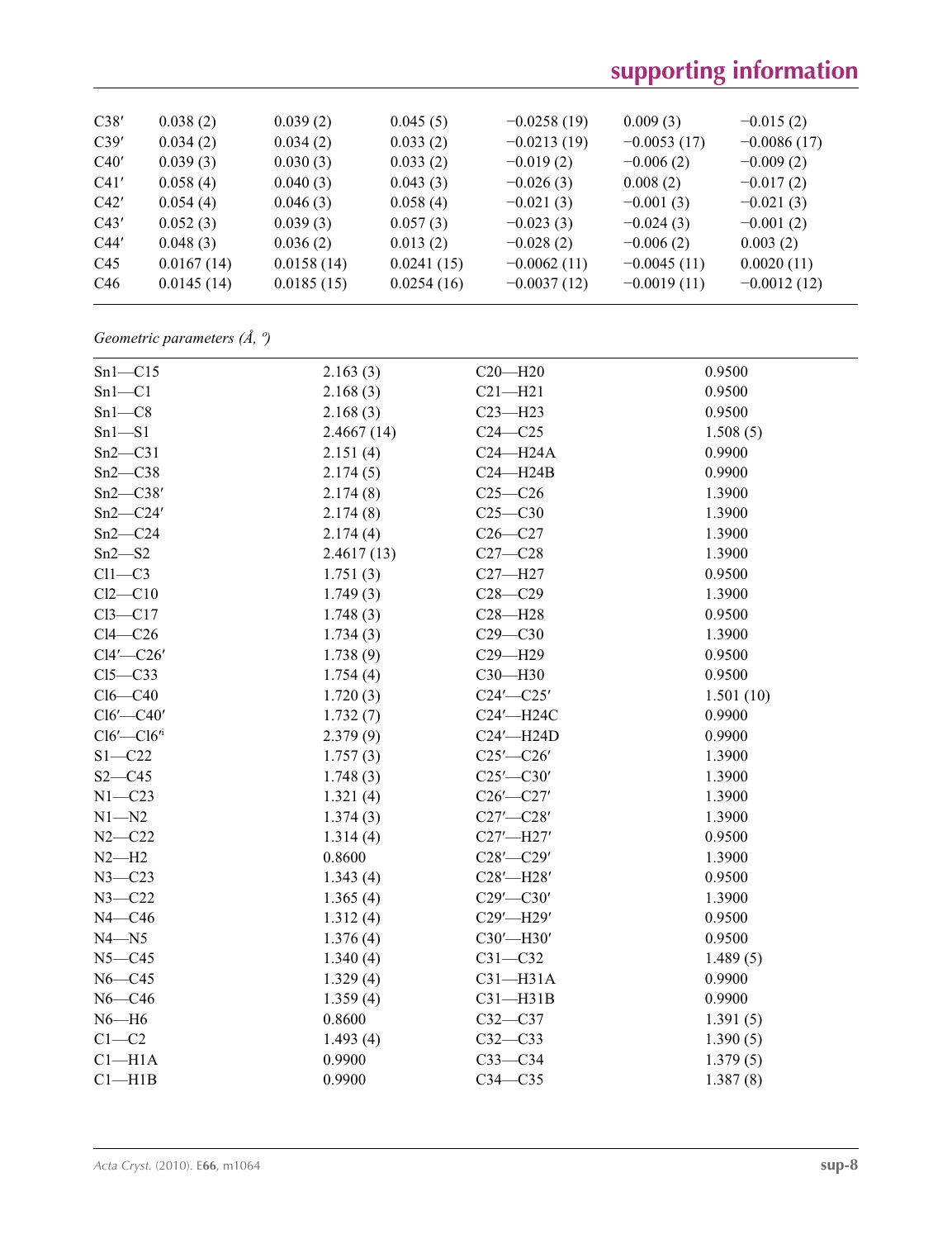| $C2-C3$             | 1.397(4)   | $C34 - H34$       | 0.9500    |
|---------------------|------------|-------------------|-----------|
| $C2-C7$             | 1.400(4)   | $C35-C36$         | 1.378(9)  |
| $C3-C4$             | 1.389(4)   | $C35 - H35$       | 0.9500    |
| $C4 - C5$           | 1.386(5)   | $C36-C37$         | 1.374(7)  |
| $C4 - H4$           | 0.9500     | $C36 - H36$       | 0.9500    |
| $C5-C6$             | 1.381(5)   | C37-H37           | 0.9500    |
| $C5 - H5$           | 0.9500     | $C38-C39$         | 1.507(7)  |
| $C6 - C7$           | 1.389(5)   | C38-H38A          | 0.9900    |
| $C6 - H6A$          | 0.9500     | C38-H38B          | 0.9900    |
| $C7 - H7$           | 0.9500     | $C39-C40$         | 1.3900    |
| $C8 - C9$           | 1.499(4)   | $C39-C44$         | 1.3900    |
| $C8 - H8A$          | 0.9900     | $C40 - C41$       | 1.3900    |
| $C8 - H8B$          | 0.9900     | $C41 - C42$       | 1.3900    |
| $C9 - C10$          | 1.394(5)   | $C41 - H41$       | 0.9500    |
| $C9 - C14$          | 1.402(4)   | $C42-C43$         | 1.3900    |
| $C10 - C11$         | 1.382(5)   | C42-H42           | 0.9500    |
| $C11 - C12$         | 1.392(5)   | $C43-C44$         | 1.3900    |
| $C11 - H11$         | 0.9500     | $C43 - H43$       | 0.9500    |
| $C12 - C13$         | 1.383(5)   | C44-H44           | 0.9500    |
| $C12 - H12$         | 0.9500     | $C38'$ - $C39'$   | 1.501(10) |
| $C13 - C14$         | 1.385(5)   | C38'-H38C         | 0.9900    |
| $C13 - H13$         | 0.9500     | C38'-H38D         | 0.9900    |
| $C14 - H14$         | 0.9500     | $C39'$ - $C40'$   | 1.3900    |
| $C15-C16$           | 1.495(4)   | $C39'$ - $C44'$   | 1.3900    |
| $C15 - H15A$        | 0.9900     | $C40'$ - $C41'$   | 1.3900    |
| $C15 - H15B$        | 0.9900     | $C41'$ - $C42'$   | 1.3900    |
| $C16 - C21$         | 1.401(4)   | C41'-H41'         | 0.9500    |
| $C16 - C17$         | 1.401(4)   | $C42'$ - $C43'$   | 1.3900    |
| $C17-C18$           | 1.393(5)   | C42'-H42'         | 0.9500    |
| $C18 - C19$         | 1.388(5)   | $C43'$ - $C44'$   | 1.3900    |
| $C18 - H18$         | 0.9500     | C43'-H43'         | 0.9500    |
| $C19 - C20$         | 1.390(5)   | C44'-H44'         | 0.9500    |
| $C19 - H19$         | 0.9500     | $C46 - H46$       | 0.9500    |
| $C20-C21$           | 1.381(5)   |                   |           |
|                     |            |                   |           |
| $C15 - Sn1 - C1$    | 110.37(12) | $C26-C25-C24$     | 118.5(9)  |
| $C15 - Sn1 - C8$    | 112.66(12) | $C30-C25-C24$     | 121.3(9)  |
| $C1 - Sn1 - C8$     | 109.34(13) | $C27 - C26 - C25$ | 120.0     |
| $C15 - Sn1 - S1$    | 109.39(9)  | $C27 - C26 - C14$ | 118.7(4)  |
| Cl—Sn1—S1           | 108.10(9)  | $C25-C26-C14$     | 121.3(4)  |
| $C8 - Sn1 - S1$     | 106.83(9)  | $C26 - C27 - C28$ | 120.0     |
| $C31 - Sn2 - C38$   | 113.9(3)   | C26-C27-H27       | 120.0     |
| $C31 - Sn2 - C38'$  | 115.4(10)  | C28-C27-H27       | 120.0     |
| $C38 - Sn2 - C38'$  | 7.2(14)    | $C27 - C28 - C29$ | 120.0     |
| $C31 - Sn2 - C24'$  | 117.7(15)  | $C27 - C28 - H28$ | 120.0     |
| $C38 - Sn2 - C24'$  | 106.8(19)  | $C29 - C28 - H28$ | 120.0     |
| $C38'$ -Sn2- $C24'$ | 110.8(19)  | $C30-C29-C28$     | 120.0     |
| $C31 - Sn2 - C24$   | 115.2(5)   | C30-C29-H29       | 120.0     |
|                     |            |                   |           |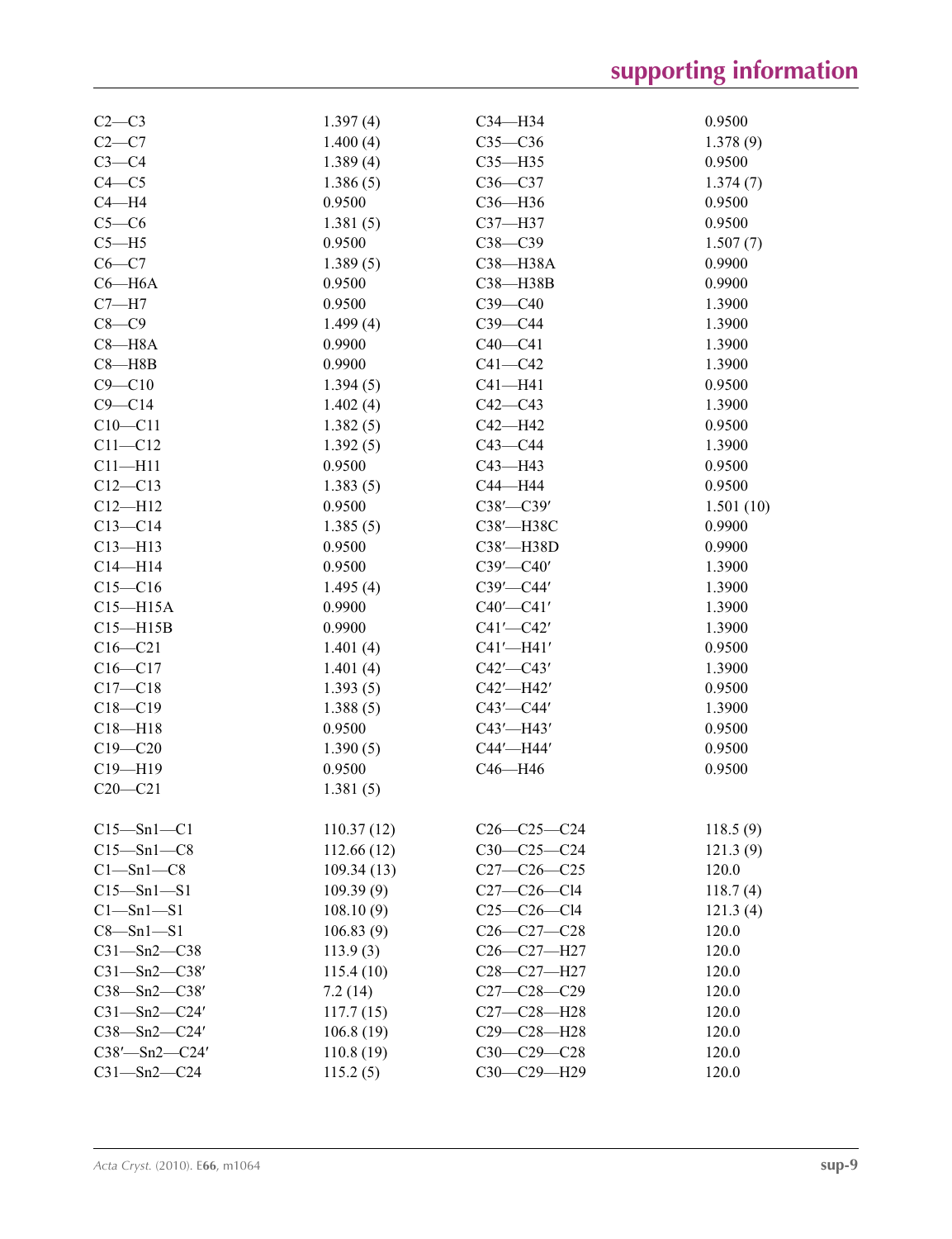| $C38 - Sn2 - C24$          | 111.5(6)   | $C28 - C29 - H29$        | 120.0     |
|----------------------------|------------|--------------------------|-----------|
| $C38'$ —Sn2—C24            | 115.5(7)   | $C29 - C30 - C25$        | 120.0     |
| $C24'$ —Sn2—C24            | 5(2)       | $C29 - C30 - H30$        | 120.0     |
| $C31 - Sn2 - S2$           | 107.24(12) | $C25-C30-H30$            | 120.0     |
| $C38 - Sn2 - S2$           | 108.5(4)   | $C25'$ - $C24'$ - Sn2    | 109.5(18) |
| $C38' - Sn2 - S2$          | 101.5(13)  | C25'-C24'-H24C           | 109.8     |
| $C24'$ —Sn2—S2             | 101.8(7)   | $Sn2-C24'$ -H24C         | 109.8     |
| $C24 - Sn2 - S2$           | 99.2(2)    | $C25'$ - $C24'$ - $H24D$ | 109.8     |
| $C40'$ — $C16'$ — $C16'$ i | 155.1(5)   | $Sn2-C24'$ -H24D         | 109.8     |
| $C22 - S1 - Sn1$           | 97.09 (10) | $H24C-C24'$ —H24D        | 108.2     |
| $C45 - S2 - Sn2$           | 96.57(11)  | $C26'$ - $C25'$ - $C30'$ | 120.0     |
| $C23 - N1 - N2$            | 108.2(2)   | $C26'$ - $C25'$ - $C24'$ | 126(3)    |
| $C22 - N2 - N1$            | 105.2(2)   | $C30'$ — $C25'$ — $C24'$ | 114(3)    |
| $C22 - N2 - H2$            | 127.4      | $C25'$ - $C26'$ - $C27'$ | 120.0     |
| $N1 - N2 - H2$             | 127.4      | $C25'$ — $C26'$ — $C14'$ | 120.7(14) |
| $C23 - N3 - C22$           |            |                          |           |
|                            | 103.9(2)   | $C27'$ — $C26'$ — $C14'$ | 119.3(14) |
| $C46 - N4 - N5$            | 102.1(2)   | $C26'$ — $C27'$ — $C28'$ | 120.0     |
| $C45 - N5 - N4$            | 109.5(2)   | C26'-C27'-H27'           | 120.0     |
| $C45 - N6 - C46$           | 102.8(3)   | C28'-C27'-H27'           | 120.0     |
| $C45 - N6 - H6$            | 128.6      | $C29'$ - $C28'$ - $C27'$ | 120.0     |
| $C46 - N6 - H6$            | 128.6      | C29′—C28′—H28′           | 120.0     |
| $C2-C1-Sn1$                | 110.57(19) | C27'-C28'-H28'           | 120.0     |
| $C2-C1-H1A$                | 109.5      | $C28'$ - $C29'$ - $C30'$ | 120.0     |
| $Sn1-C1-H1A$               | 109.5      | $C28'$ - $C29'$ -H29'    | 120.0     |
| $C2-C1-H1B$                | 109.5      | $C30'$ - $C29'$ -H29'    | 120.0     |
| $Sn1-C1-H1B$               | 109.5      | $C29'$ - $C30'$ - $C25'$ | 120.0     |
| $H1A - C1 - H1B$           | 108.1      | $C29'$ - $C30'$ -H30'    | 120.0     |
| $C3 - C2 - C7$             | 116.3(3)   | $C25'$ - $C30'$ - $H30'$ | 120.0     |
| $C3-C2-C1$                 | 122.7(3)   | $C32 - C31 - Sn2$        | 111.0(2)  |
| $C7-C2-C1$                 | 121.0(3)   | $C32-C31-H31A$           | 109.4     |
| $C4-C3-C2$                 | 122.7(3)   | $Sn2-C31-H31A$           | 109.4     |
| $C4-C3-C11$                | 118.2(3)   | $C32-C31-H31B$           | 109.4     |
| $C2-C3-C11$                | 119.1(2)   | $Sn2-C31-H31B$           | 109.4     |
| $C5-C4-C3$                 | 119.4(3)   | H31A-C31-H31B            | 108.0     |
| $C5-C4-H4$                 | 120.3      | C37-C32-C33              | 117.1(4)  |
| $C3-C4-H4$                 | 120.3      | $C37 - C32 - C31$        | 120.7(4)  |
| $C6-C5-C4$                 | 119.5(3)   | $C33 - C32 - C31$        | 122.1(3)  |
| $C6-C5-H5$                 | 120.3      | $C34 - C33 - C32$        | 123.0(4)  |
| $C4-C5-H5$                 | 120.3      | $C34-C33-C15$            | 118.6(3)  |
| $C5 - C6 - C7$             | 120.5(3)   | $C32-C33-C15$            | 118.3(3)  |
| $C5-C6-H6A$                | 119.8      | $C33-C34-C35$            | 118.0(5)  |
| $C7-C6-H6A$                | 119.8      | $C33-C34-H34$            | 121.0     |
| $C6-C7-C2$                 | 121.6(3)   | C35-C34-H34              | 121.0     |
| $C6-C7-H7$                 | 119.2      | $C36-C35-C34$            | 120.4(4)  |
| $C2-C7-H7$                 | 119.2      | C36-C35-H35              | 119.8     |
| $C9-C8-Sn1$                | 112.0(2)   | C34-C35-H35              | 119.8     |
| $C9-C8-H8A$                | 109.2      | $C35 - C36 - C37$        | 120.5(5)  |
| $Sn1-C8-H8A$               | 109.2      | C35-C36-H36              | 119.7     |
|                            |            |                          |           |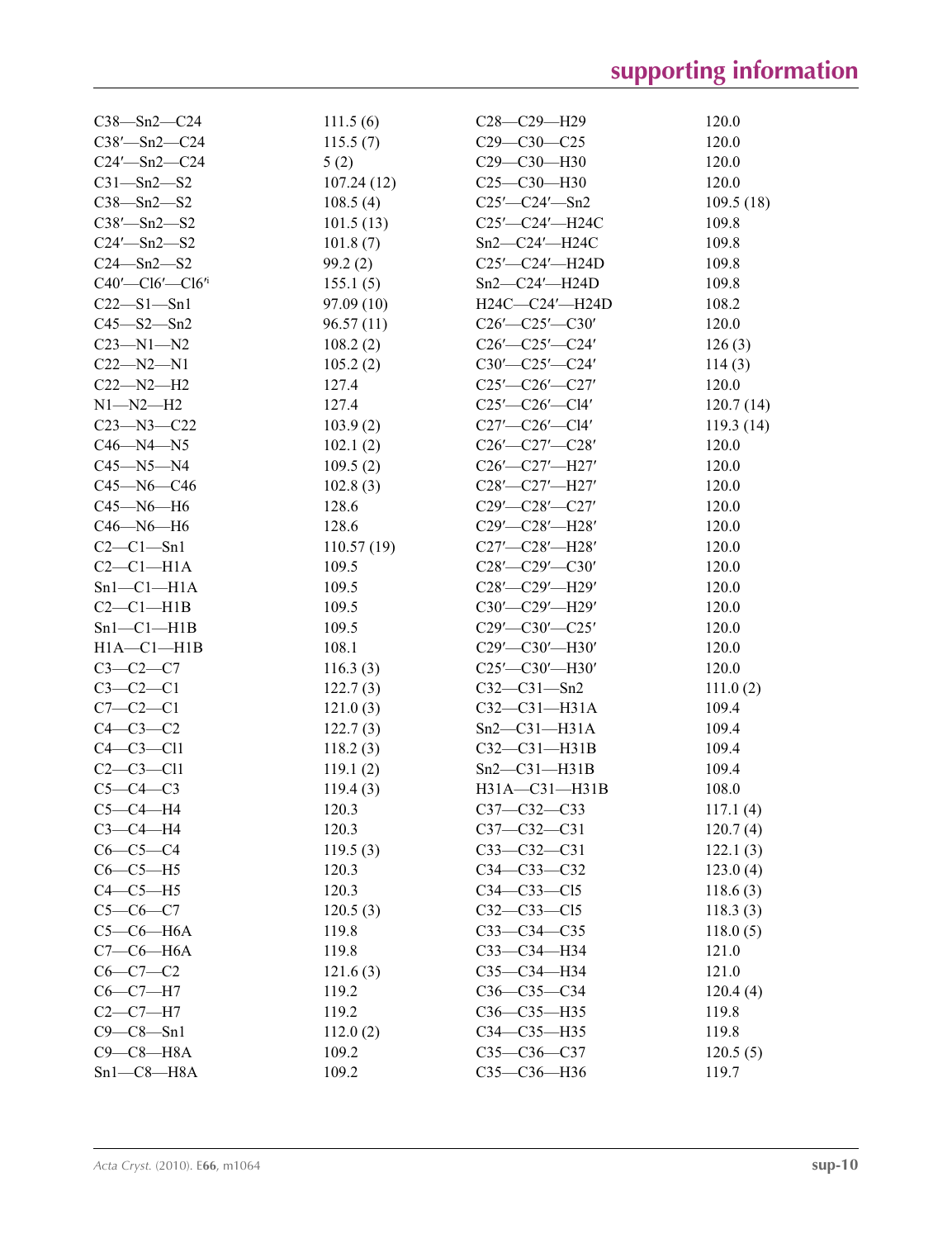| $C9 - C8 - H8B$     | 109.2                | C37-C36-H36                               | 119.7             |
|---------------------|----------------------|-------------------------------------------|-------------------|
| $Sn1-C8-H8B$        | 109.2                | $C36-C37-C32$                             | 120.9(5)          |
| $H8A - C8 - H8B$    | 107.9                | C36-C37-H37                               | 119.5             |
| $C10-C9-C14$        | 116.0(3)             | C32-C37-H37                               | 119.5             |
| $C10-C9-C8$         | 122.8(3)             | $C39 - C38 - Sn2$                         | 113.5(4)          |
| $C14-C9-C8$         | 121.2(3)             | C39-C38-H38A                              | 108.9             |
| $C11 - C10 - C9$    | 123.0(3)             | $Sn2-C38-H38A$                            | 108.9             |
| $C11 - C10 - C12$   | 118.2(3)             | C39-C38-H38B                              | 108.9             |
| $C9 - C10 - C12$    | 118.8(2)             | $Sn2-C38-H38B$                            | 108.9             |
| $C10-C11-C12$       | 119.2(3)             | H38A-C38-H38B                             | 107.7             |
| $C10-C11-H11$       | 120.4                | $C40-C39-C44$                             | 120.0             |
| $C12 - C11 - H11$   | 120.4                | $C40-C39-C38$                             | 121.0(5)          |
| $C13 - C12 - C11$   | 119.5(3)             | C44-C39-C38                               | 119.0(5)          |
| $C13 - C12 - H12$   | 120.2                | $C39-C40-C41$                             | 120.0             |
| $C11 - C12 - H12$   | 120.2                | $C39 - C40 - C16$                         | 122.2(2)          |
| $C12-C13-C14$       | 120.1(3)             | $C41 - C40 - C16$                         | 117.8(2)          |
| $C12-C13-H13$       | 119.9                | $C42 - C41 - C40$                         | 120.0             |
| $C14 - C13 - H13$   | 119.9                | $C42 - C41 - H41$                         | 120.0             |
| $C13 - C14 - C9$    | 122.0(3)             | $C40-C41-H41$                             | 120.0             |
| $C13 - C14 - H14$   | 119.0                | $C41 - C42 - C43$                         | 120.0             |
| $C9 - C14 - H14$    | 119.0                | C41-C42-H42                               | 120.0             |
| $C16 - C15 - Sn1$   | 109.2(2)             | C43-C42-H42                               | 120.0             |
| $C16 - C15 - H15A$  | 109.8                | $C44 - C43 - C42$                         | 120.0             |
| $Sn1-C15-H15A$      | 109.8                | C44-C43-H43                               | 120.0             |
| $C16-C15-H15B$      | 109.8                | C42-C43-H43                               | 120.0             |
| $Sn1-C15-H15B$      | 109.8                | $C43 - C44 - C39$                         | 120.0             |
| $H15A - C15 - H15B$ | 108.3                | C43-C44-H44                               | 120.0             |
| $C21 - C16 - C17$   | 116.1(3)             | СЗ9-С44-Н44                               | 120.0             |
| $C21 - C16 - C15$   |                      |                                           |                   |
| $C17-C16-C15$       | 120.7(3)<br>123.1(3) | $C39'$ — $C38'$ — $Sn2$<br>C39'-C38'-H38C | 107.3(8)<br>110.3 |
| $C18-C17-C16$       |                      | $Sn2-C38'$ -H38C                          | 110.3             |
|                     | 122.8(3)             |                                           |                   |
| $C18 - C17 - C13$   | 118.0(2)             | C39'-C38'-H38D                            | 110.3             |
| $C16 - C17 - C13$   | 119.2(2)             | $Sn2-C38'$ -H38D                          | 110.3             |
| $C19 - C18 - C17$   | 118.9(3)             | H38C-C38'-H38D                            | 108.5             |
| $C19 - C18 - H18$   | 120.5                | $C40'$ — $C39'$ — $C44'$                  | 120.0             |
| $C17 - C18 - H18$   | 120.5                | $C40'$ — $C39'$ — $C38'$                  | 118(2)            |
| $C18-C19-C20$       | 119.8(3)             | $C44'$ — $C39'$ — $C38'$                  | 122(2)            |
| $C18 - C19 - H19$   | 120.1                | C39'-C40'-C41'                            | 120.0             |
| $C20-C19-H19$       | 120.1                | $C39'$ — $C40'$ — $C16'$                  | 120.7(7)          |
| $C21 - C20 - C19$   | 120.2(3)             | $C41'$ - $C40'$ - $C16'$                  | 119.2(7)          |
| $C21 - C20 - H20$   | 119.9                | $C42'$ - $C41'$ - $C40'$                  | 120.0             |
| $C19 - C20 - H20$   | 119.9                | $C42'$ - $C41'$ - $H41'$                  | 120.0             |
| $C20-C21-C16$       | 122.1(3)             | C40'-C41'-H41'                            | 120.0             |
| $C20 - C21 - H21$   | 118.9                | $C41'$ - $C42'$ - $C43'$                  | 120.0             |
| $C16 - C21 - H21$   | 118.9                | $C41'$ - $C42'$ - $H42'$                  | 120.0             |
| $N2 - C22 - N3$     | 112.1(2)             | $C43'$ — $C42'$ —H42'                     | 120.0             |
| $N2 - C22 - S1$     | 124.3(2)             | $C44'$ — $C43'$ — $C42'$                  | 120.0             |
| $N3 - C22 - S1$     | 123.6(2)             | $C44'$ — $C43'$ —H43'                     | 120.0             |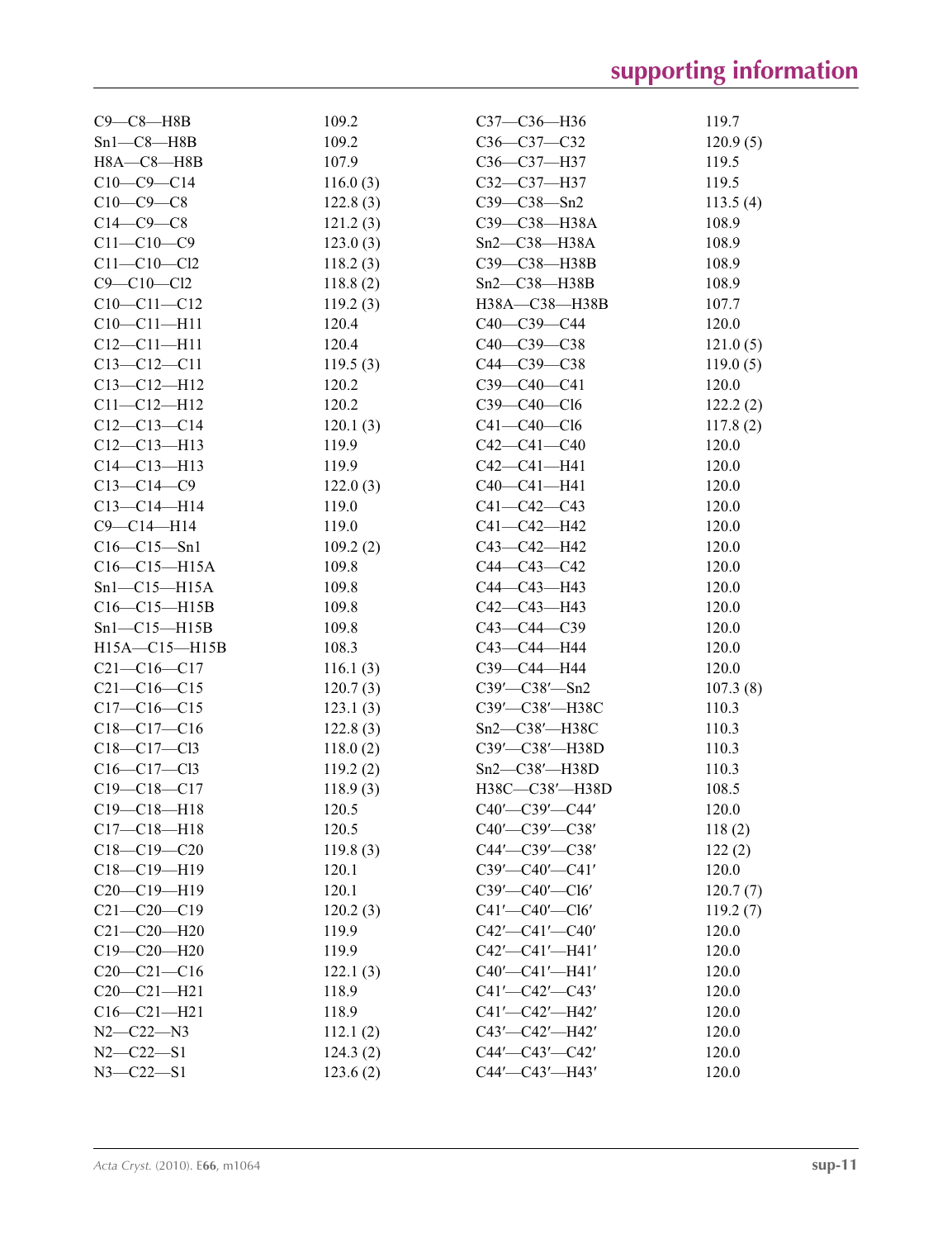| $N1 - C23 - N3$        | 110.5(3)      | $C42'$ - $C43'$ - $H43'$          | 120.0       |
|------------------------|---------------|-----------------------------------|-------------|
| $N1 - C23 - H23$       | 124.7         | $C43'$ — $C44'$ — $C39'$          | 120.0       |
| $N3 - C23 - H23$       | 124.7         | C43'—C44'—H44'                    | 120.0       |
| $C25 - C24 - Sn2$      | 113.4(6)      | C39'-C44'-H44'                    | 120.0       |
| $C25 - C24 - H24A$     | 108.9         | $N6 - C45 - N5$                   | 110.1(3)    |
| $Sn2-C24-H24A$         | 108.9         | $N6 - C45 - S2$                   | 126.8(2)    |
| $C25-C24-H24B$         | 108.9         | $N5 - C45 - S2$                   |             |
|                        |               |                                   | 123.1(2)    |
| $Sn2-C24-H24B$         | 108.9         | $N4 - C46 - N6$                   | 115.4(3)    |
| $H24A - C24 - H24B$    | 107.7         | N4-C46-H46                        | 122.3       |
| $C26 - C25 - C30$      | 120.0         | N6-C46-H46                        | 122.3       |
| $C15 - Sn1 - S1 - C22$ | 117.76(13)    | $C24 - C25 - C30 - C29$           | 176.0(10)   |
| $C1 - Sn1 - S1 - C22$  | $-2.45(13)$   | $C31 - Sn2 - C24' - C25'$         | $-132(3)$   |
| $C8 - Sn1 - S1 - C22$  | $-120.02(14)$ | $C38 - Sn2 - C24' - C25'$         | 99(4)       |
| $C31 - Sn2 - S2 - C45$ | $-58.74(15)$  |                                   |             |
|                        |               | $C38'$ —Sn2—C24'—C25'             | 92(4)       |
| $C38 - Sn2 - S2 - C45$ | 64.7(2)       | $C24 - Sn2 - C24' - C25'$         | $-72(9)$    |
| $C38'$ —Sn2—S2—C45     | 62.7(6)       | $S2 - Sn2 - C24' - C25'$          | $-15(4)$    |
| $C24'$ —Sn2—S2—C45     | 177.1(19)     | $Sn2-C24'-C25'-C26'$              | 84 (4)      |
| $C24$ —Sn2—S2—C45      | $-178.8(6)$   | $Sn2-C24'-C25'-C30'$              | $-97(3)$    |
| $C23 - N1 - N2 - C22$  | 0.7(3)        | $C30'$ — $C25'$ — $C26'$ — $C27'$ | 0.0         |
| $C46 - N4 - N5 - C45$  | $-0.5(3)$     | $C24'$ - $C25'$ - $C26'$ - $C27'$ | 178(3)      |
| $C15 - Sn1 - C1 - C2$  | 98.9(2)       | $C30'$ — $C25'$ — $C26'$ — $C14'$ | $-177(2)$   |
| $C8 - Sn1 - C1 - C2$   | $-25.5(2)$    | $C24'$ - $C25'$ - $C26'$ - $C14'$ | 1(2)        |
| $S1 - Sn1 - C1 - C2$   | $-141.5(2)$   | $C25'$ — $C26'$ — $C27'$ — $C28'$ | 0.0         |
| $Sn1-C1-C2-C3$         | 89.6(3)       | $Cl4'$ — $Cl6'$ — $Cl7'$ — $Cl8'$ | 177(2)      |
| $Sn1-C1-C2-C7$         | $-89.7(3)$    | $C26'$ — $C27'$ — $C28'$ — $C29'$ | 0.0         |
| $C7-C2-C3-C4$          | $-1.2(5)$     | $C27'$ — $C28'$ — $C29'$ — $C30'$ | 0.0         |
| $C1 - C2 - C3 - C4$    | 179.5(3)      | $C28'$ — $C29'$ — $C30'$ — $C25'$ | 0.0         |
| $C7-C2-C3-C11$         | 178.8(2)      | $C26'$ - $C25'$ - $C30'$ - $C29'$ | 0.0         |
| $C1-C2-C3-C11$         | $-0.5(4)$     | $C24'$ - $C25'$ - $C30'$ - $C29'$ | $-178(3)$   |
| $C2-C3-C4-C5$          | 1.8(5)        | $C38 - Sn2 - C31 - C32$           | 158.0(4)    |
| $Cl1-C3-C4-C5$         | $-178.2(3)$   | $C38'$ —Sn2—C31—C32               | 165.8(11)   |
| $C3 - C4 - C5 - C6$    | $-0.8(5)$     | $C24'$ —Sn2—C31—C32               |             |
|                        |               | $C24 - Sn2 - C31 - C32$           | 31.9(15)    |
| $C4 - C5 - C6 - C7$    | $-0.7(5)$     |                                   | 27.3(5)     |
| $C5-C6-C7-C2$          | 1.2(5)        | $S2 - Sn2 - C31 - C32$            | $-82.0(3)$  |
| $C3-C2-C7-C6$          | $-0.2(4)$     | $Sn2-C31-C32-C37$                 | 99.2(4)     |
| $C1 - C2 - C7 - C6$    | 179.1(3)      | $Sn2-C31-C32-C33$                 | $-77.8(4)$  |
| $C15 - Sn1 - C8 - C9$  | $-28.2(3)$    | C37-C32-C33-C34                   | 0.5(6)      |
| $C1$ —Sn1—C8—C9        | 94.9(2)       | $C31 - C32 - C33 - C34$           | 177.6(4)    |
| $S1 - Sn1 - C8 - C9$   | $-148.4(2)$   | $C37 - C32 - C33 - C15$           | $-178.2(3)$ |
| $Sn1-C8-C9-C10$        | 85.0(3)       | $C31 - C32 - C33 - C15$           | $-1.1(5)$   |
| $Sn1-C8-C9-C14$        | $-94.2(3)$    | $C32-C33-C34-C35$                 | $-0.3(6)$   |
| $C14-C9-C10-C11$       | $-2.3(5)$     | $C15-C33-C34-C35$                 | 178.4(3)    |
| $C8-C9-C10-C11$        | 178.4(3)      | $C33 - C34 - C35 - C36$           | $-0.6(7)$   |
| $C14-C9-C10-C12$       | 178.1(2)      | $C34 - C35 - C36 - C37$           | 1.4(8)      |
| $C8 - C9 - C10 - C12$  | $-1.1(4)$     | $C35-C36-C37-C32$                 | $-1.2(7)$   |
| $C9 - C10 - C11 - C12$ | 2.2(5)        | C33-C32-C37-C36                   | 0.3(6)      |
| $Cl2-C10-C11-C12$      | $-178.2(2)$   | $C31 - C32 - C37 - C36$           | $-176.9(4)$ |
|                        |               |                                   |             |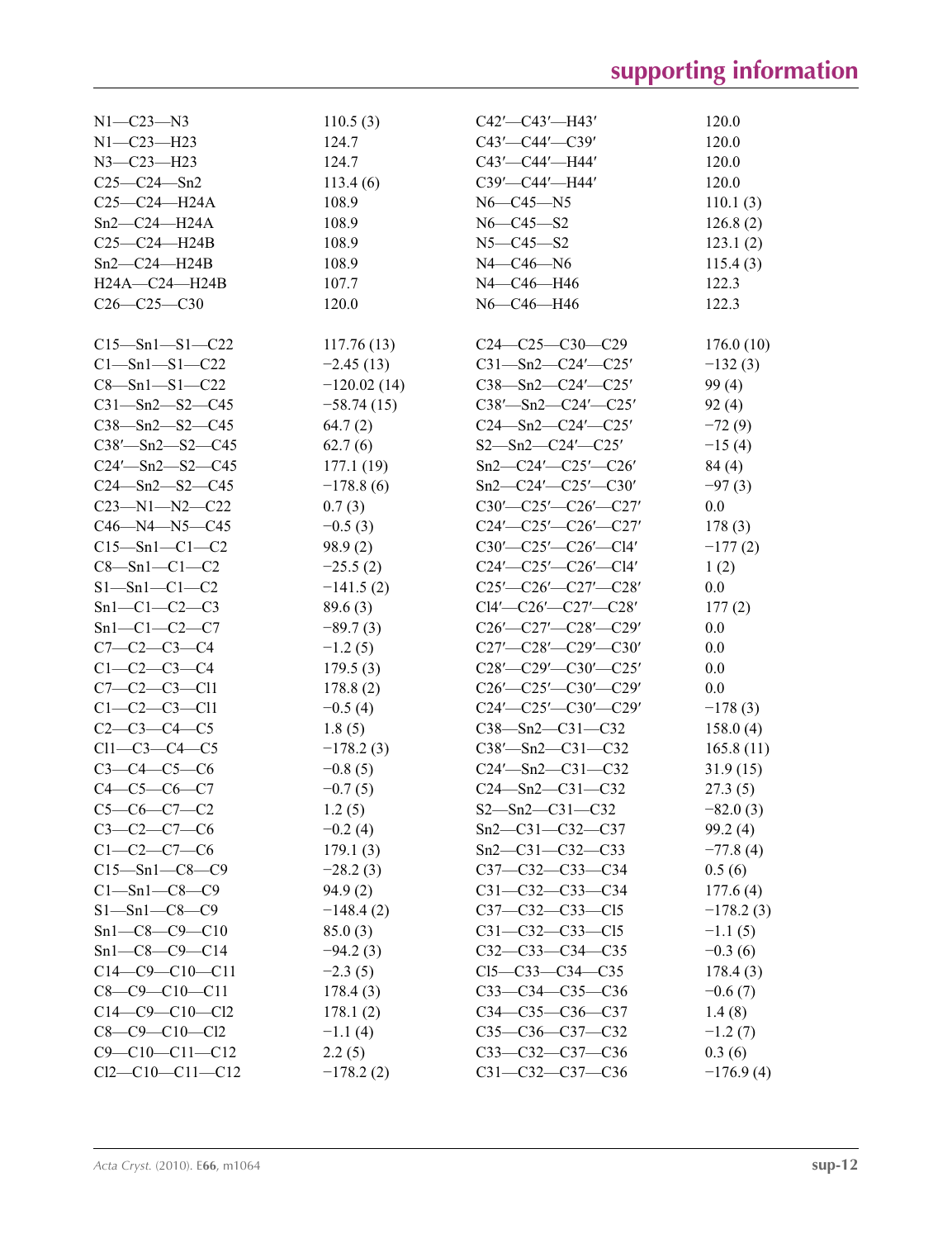| $C10-C11-C12-C13$          | $-0.3(5)$     | $C31 - Sn2 - C38 - C39$             | $-150.9(7)$  |
|----------------------------|---------------|-------------------------------------|--------------|
| $C11-C12-C13-C14$          | $-1.4(5)$     | $C38'$ —Sn2— $C38$ —C39             | 106(9)       |
| $C12-C13-C14-C9$           | 1.3(5)        | $C24'$ —Sn2—C38—C39                 | $-19.3(10)$  |
| $C10-C9-C14-C13$           | 0.6(4)        | $C24 - Sn2 - C38 - C39$             | $-18.4(9)$   |
| $C8-C9-C14-C13$            | 179.8(3)      | $S2 - Sn2 - C38 - C39$              | 89.8(7)      |
| $Cl - Sn1 - Cl5 - Cl6$     | $-27.4(2)$    | $Sn2-C38-C39-C40$                   | 78.8(8)      |
| $C8 - Sn1 - C15 - C16$     | 95.2(2)       | Sn2-C38-C39-C44                     | $-102.0(6)$  |
| $S1 - Sn1 - C15 - C16$     | $-146.19(18)$ | $C44-C39-C40-C41$                   | 0.0          |
| $Sn1-C15-C16-C21$          | $-91.4(3)$    | $C38-C39-C40-C41$                   | 179.2(5)     |
| $Sn1-C15-C16-C17$          | 85.8(3)       | C44-C39-C40-Cl6                     | $-178.9(3)$  |
| $C21-C16-C17-C18$          | $-1.6(5)$     | C38-C39-C40-Cl6                     | 0.3(5)       |
| $C15-C16-C17-C18$          | $-178.9(3)$   | $C39-C40-C41-C42$                   | 0.0          |
| $C21-C16-C17-C13$          | 178.5(2)      | $Cl6-C40-C41-C42$                   | 178.9(3)     |
| $C15-C16-C17-C13$          | 1.1(4)        | $C40-C41-C42-C43$                   | 0.0          |
| $C16-C17-C18-C19$          | 0.8(5)        | $C41 - C42 - C43 - C44$             | 0.0          |
| $Cl3-C17-C18-C19$          | $-179.2(3)$   | $C42-C43-C44-C39$                   | 0.0          |
| $C17-C18-C19-C20$          | 0.1(5)        | $C40-C39-C44-C43$                   | 0.0          |
| $C18-C19-C20-C21$          |               | C38-C39-C44-C43                     | $-179.2(5)$  |
| $C19-C20-C21-C16$          | $-0.3(5)$     |                                     |              |
|                            | $-0.5(5)$     | $C31 - Sn2 - C38' - C39'$           | $-132(2)$    |
| $C17-C16-C21-C20$          | 1.4(5)        | $C38 - Sn2 - C38' - C39'$           | $-52(6)$     |
| $C15-C16-C21-C20$          | 178.8(3)      | $C24'$ —Sn2— $C38'$ — $C39'$        | 5(3)         |
| $N1 - N2 - C22 - N3$       | $-1.1(3)$     | $C24 - Sn2 - C38' - C39'$           | 6(3)         |
| $N1 - N2 - C22 - S1$       | 179.1(2)      | $S2 - Sn2 - C38' - C39'$            | 112(2)       |
| $C23 - N3 - C22 - N2$      | 1.1(3)        | $Sn2-C38'-C39'-C40'$                | 70(2)        |
| $C23 - N3 - C22 - S1$      | $-179.1(2)$   | $Sn2-C38'-C39'-C44'$                | $-107.1(18)$ |
| $Sn1 - SI - C22 - N2$      | $-85.9(3)$    | $C44'$ — $C39'$ — $C40'$ — $C41'$   | 0.0          |
| $Sn1 - SI - C22 - N3$      | 94.3(2)       | $C38'$ — $C39'$ — $C40'$ — $C41'$   | $-177.1(13)$ |
| $N2 - N1 - C23 - N3$       | 0.0(3)        | $C44'$ — $C39'$ — $C40'$ — $C16'$   | 178.4(9)     |
| $C22 - N3 - C23 - N1$      | $-0.7(3)$     | $C38'$ — $C39'$ — $C40'$ — $C16'$   | 1.3(12)      |
| $C31 - Sn2 - C24 - C25$    | $-132.8(10)$  | $Cl6'$ - $Cl6'$ - $Cl40'$ - $Cl39'$ | 92.8(12)     |
| $C38 - Sn2 - C24 - C25$    | 95.4 (12)     | $Cl6'$ - $Cl6'$ - $Cl40'$ - $Cl1'$  | $-88.8(13)$  |
| $C38'$ -Sn2- $C24$ - $C25$ | 88.8 (19)     | $C39'$ - $C40'$ - $C41'$ - $C42'$   | 0.0          |
| $C24'$ -Sn2- $C24$ - $C25$ | 105(13)       | $Cl6'$ —C40'—C41'—C42'              | $-178.4(9)$  |
| $S2 - Sn2 - C24 - C25$     | $-18.7(13)$   | $C40'$ - $C41'$ - $C42'$ - $C43'$   | 0.0          |
| $Sn2-C24-C25-C26$          | 89.1 (12)     | $C41'$ - $C42'$ - $C43'$ - $C44'$   | $0.0\,$      |
| $Sn2-C24-C25-C30$          | $-87.0(12)$   | $C42'$ — $C43'$ — $C44'$ — $C39'$   | 0.0          |
| $C30-C25-C26-C27$          | 0.0           | $C40'$ — $C39'$ — $C44'$ — $C43'$   | 0.0          |
| $C24-C25-C26-C27$          | $-176.1(10)$  | $C38'$ — $C39'$ — $C44'$ — $C43'$   | 177.0(13)    |
| $C30-C25-C26-C14$          | 179.5(8)      | $C46 - N6 - C45 - N5$               | $-0.8(3)$    |
| $C24-C25-C26-C14$          | 3.3(7)        | $C46 - N6 - C45 - S2$               | 178.7(2)     |
| $C25-C26-C27-C28$          | 0.0           | $N4 - N5 - C45 - N6$                | 0.9(3)       |
| Cl4-C26-C27-C28            | $-179.5(8)$   | $N4 - N5 - C45 - S2$                | $-178.7(2)$  |
| $C26-C27-C28-C29$          | 0.0           | $Sn2 - S2 - C45 - N6$               | $-0.8(3)$    |
| $C27-C28-C29-C30$          | 0.0           | $Sn2 - S2 - C45 - N5$               | 178.7(2)     |
| $C28-C29-C30-C25$          | 0.0           | $N5 - N4 - C46 - N6$                | 0.0(3)       |
| $C26-C25-C30-C29$          | 0.0           | $C45 - N6 - C46 - N4$               | 0.5(4)       |

Symmetry code: (i) −*x*+2, −*y*+2, −*z*+2.